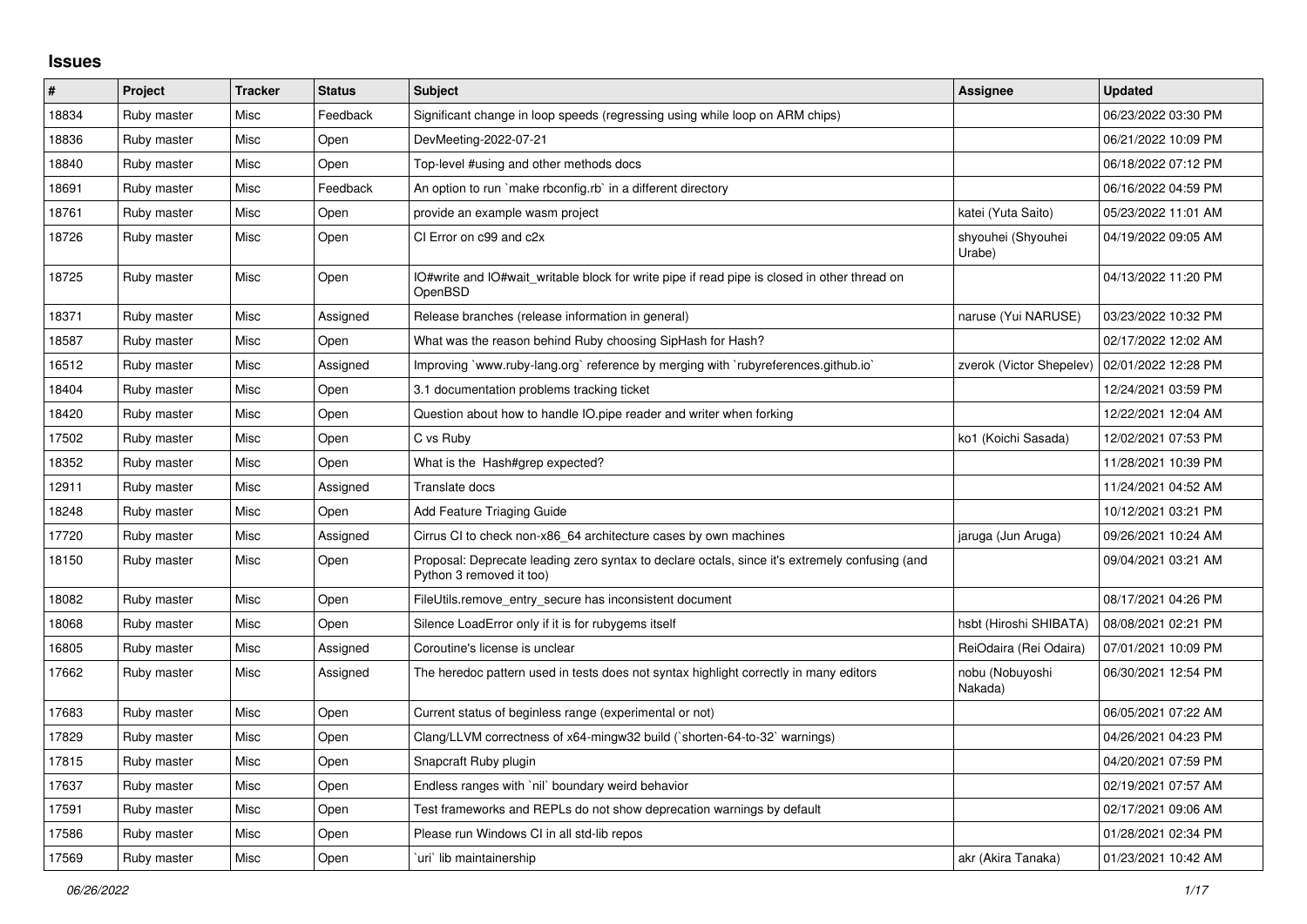| #     | Project     | <b>Tracker</b> | <b>Status</b> | <b>Subject</b>                                                                                              | <b>Assignee</b>                | <b>Updated</b>      |
|-------|-------------|----------------|---------------|-------------------------------------------------------------------------------------------------------------|--------------------------------|---------------------|
| 17565 | Ruby master | Misc           | Open          | Prefer use of access(2) in rb_file_load_ok() to check for existence of require'd files                      |                                | 01/21/2021 08:52 PM |
| 16436 | Ruby master | Misc           | Open          | hash missing #last method, make it not so consistent (it has #first)                                        |                                | 01/06/2021 09:47 AM |
| 17422 | Ruby master | Misc           | Open          | 3.0 documentation problems tracking ticket                                                                  |                                | 12/24/2020 12:51 PM |
| 17399 | Ruby master | Misc           | Open          | Are endless methods experimental?                                                                           |                                | 12/22/2020 07:05 PM |
| 17390 | Ruby master | Misc           | Open          | Class and method-level docs for Ractor                                                                      |                                | 12/13/2020 06:33 PM |
| 17376 | Ruby master | Misc           | Assigned      | Reduce number of GitHub Actions                                                                             | shyouhei (Shyouhei<br>Urabe)   | 12/10/2020 11:50 AM |
| 17309 | Ruby master | Misc           | Open          | URI.escape being deprecated, yet there is no replacement                                                    |                                | 11/11/2020 12:52 AM |
| 17199 | Ruby master | Misc           | Open          | id outputed by inspect and to_s output does not allow to find actual object_id and vice-versa               |                                | 10/20/2020 09:35 PM |
| 17174 | Ruby master | Misc           | Open          | "Error relocating, symbol not found" error when compiling a native extension on Alpine with Ruby<br>$>=2.4$ |                                | 10/06/2020 11:19 AM |
| 17154 | Ruby master | Misc           | Open          | Update Pathname Documentation to Clarify Expected Behavior                                                  | akr (Akira Tanaka)             | 09/05/2020 01:18 PM |
| 17137 | Ruby master | Misc           | Open          | Cooperation on maintaining official docker ruby images                                                      |                                | 09/02/2020 05:03 PM |
| 17053 | Ruby master | Misc           | Open          | RDoc for Hash Keys                                                                                          |                                | 07/28/2020 01:21 AM |
| 16747 | Ruby master | Misc           | Assigned      | Repository reorganization request                                                                           | nobu (Nobuyoshi<br>Nakada)     | 05/22/2020 01:30 PM |
| 16895 | Ruby master | Misc           | Open          | Request for cooperation: Try your applications/libraries with master branch and debug options               |                                | 05/15/2020 11:51 PM |
| 16803 | Ruby master | Misc           | Open          | Discussion: those internal macros reside in public API headers                                              |                                | 05/14/2020 12:27 PM |
| 16750 | Ruby master | Misc           | Open          | Change typedef of VALUE for better type checking                                                            |                                | 04/03/2020 02:34 AM |
| 16678 | Ruby master | Misc           | Open          | Array#values_at has unintuitive behavior when supplied a range starting with negative index                 |                                | 03/09/2020 02:06 PM |
| 16671 | Ruby master | Misc           | Open          | <b>BASERUBY</b> version policy                                                                              |                                | 03/05/2020 01:11 AM |
| 16659 | Ruby master | Misc           | Open          | Documentation on Regexp missing for absence pattern (?~pat)                                                 |                                | 02/27/2020 04:16 PM |
| 16630 | Ruby master | Misc           | Assigned      | Deprecate pub/ruby/*snapshot* and use pub/ruby/snapshot/* instead                                           | matz (Yukihiro<br>Matsumoto)   | 02/27/2020 09:52 AM |
| 16629 | Ruby master | Misc           | Open          | ruby-loco now built & saved on GitHub, both mingw & mswin builds                                            |                                | 02/12/2020 01:53 PM |
| 16487 | Ruby master | Misc           | Open          | Potential for SIMD usage in ruby-core                                                                       |                                | 01/16/2020 05:25 AM |
| 16507 | Ruby master | Misc           | Open          | $=$ vs include? or match?                                                                                   |                                | 01/12/2020 11:27 PM |
| 16464 | Ruby master | Misc           | Open          | Which core objects should support deconstruct/deconstruct_keys?                                             |                                | 12/30/2019 07:54 AM |
| 16408 | Ruby master | Misc           | Open          | Ruby docs list incorrect method signatures for PTY::getpty/PTY::spawn                                       |                                | 12/12/2019 05:12 PM |
| 16396 | Ruby master | Misc           | Open          | What is the reason for this behaviour of Find.find?                                                         |                                | 12/09/2019 02:51 PM |
| 16188 | Ruby master | Misc           | Open          | What are the performance implications of the new keyword arguments in 2.7 and 3.0?                          | jeremyevans0 (Jeremy<br>Evans) | 11/27/2019 04:45 PM |
| 16124 | Ruby master | Misc           | Assigned      | Let the transient heap belong to objspace                                                                   | ko1 (Koichi Sasada)            | 11/18/2019 08:48 AM |
| 16346 | Ruby master | Misc           | Open          | Confusing macro name: RUBY MARK NO PIN UNLESS NULL                                                          |                                | 11/13/2019 07:39 AM |
| 16267 | Ruby master | Misc           | Open          | MinGW CI - add to Actions?                                                                                  |                                | 10/21/2019 01:10 AM |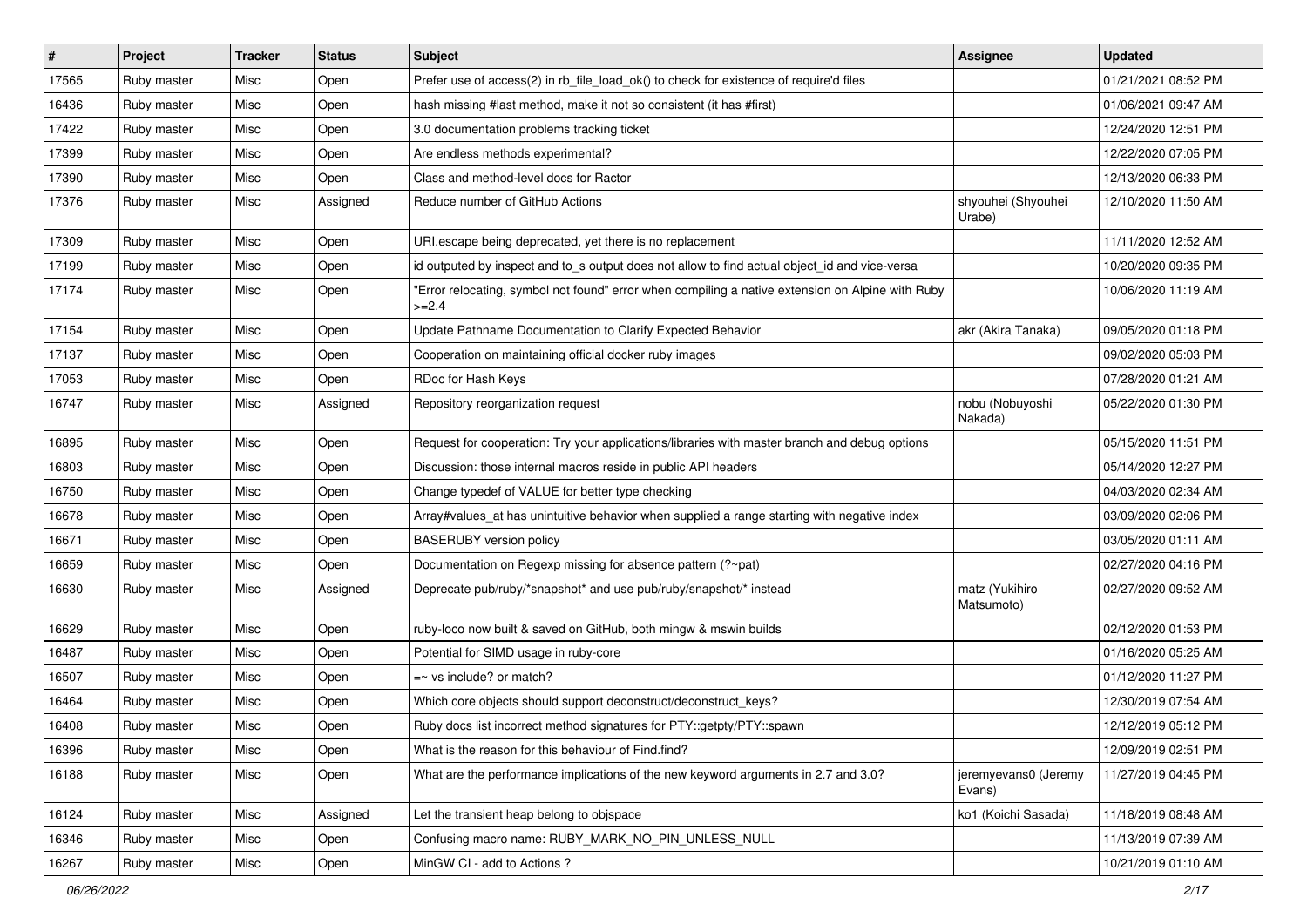| $\vert$ # | Project     | <b>Tracker</b> | <b>Status</b> | <b>Subject</b>                                                                                                                                                           | <b>Assignee</b>              | <b>Updated</b>      |
|-----------|-------------|----------------|---------------|--------------------------------------------------------------------------------------------------------------------------------------------------------------------------|------------------------------|---------------------|
| 16013     | Ruby master | Misc           | Feedback      | Bundler                                                                                                                                                                  | hsbt (Hiroshi SHIBATA)       | 10/17/2019 05:20 PM |
| 16157     | Ruby master | Misc           | Open          | What is the correct and *portable* way to do generic delegation?                                                                                                         |                              | 10/15/2019 04:28 PM |
| 16114     | Ruby master | Misc           | Open          | Naming of "beginless range"                                                                                                                                              |                              | 10/08/2019 03:06 PM |
| 16235     | Ruby master | Misc           | Open          | ENV assoc spec test does not test invalid name                                                                                                                           |                              | 10/05/2019 10:53 PM |
| 15723     | Ruby master | Misc           | Feedback      | Reconsider numbered parameters                                                                                                                                           | matz (Yukihiro<br>Matsumoto) | 10/03/2019 07:16 PM |
| 16160     | Ruby master | Misc           | Open          | Lazy init thread local storage                                                                                                                                           |                              | 09/22/2019 01:55 AM |
| 15806     | Ruby master | Misc           | Assigned      | Explicitly initialise encodings on init to remove branches on encoding lookup                                                                                            | nobu (Nobuyoshi<br>Nakada)   | 08/29/2019 04:29 AM |
| 16130     | Ruby master | Misc           | Open          | [Discussion / Ideas] Finding a good name for the concept of/behind guilds - primarily the NAME                                                                           |                              | 08/27/2019 04:00 PM |
| 16025     | Ruby master | Misc           | Assigned      | 'st check for sizeof st index t' declared as array with a negative size (emscripten)                                                                                     | nobu (Nobuyoshi<br>Nakada)   | 07/30/2019 11:20 AM |
| 15802     | Ruby master | Misc           | Open          | Reduce the minimum string buffer size from 127 to 63 bytes                                                                                                               | ko1 (Koichi Sasada)          | 07/30/2019 04:04 AM |
| 15744     | Ruby master | Misc           | Open          | Improvement needed to documentation of 'Literals'                                                                                                                        |                              | 06/24/2019 02:27 AM |
| 15905     | Ruby master | Misc           | Feedback      | [Documentation] [Request for the wiki at https://bugs.ruby-lang.org/projects/ruby-trunk/wiki] -<br>Consider adding more information to statically compiled ruby variants |                              | 06/06/2019 03:07 PM |
| 11783     | Ruby master | Misc           | Open          | Do you have any idea if you have a budgets?                                                                                                                              |                              | 05/16/2019 09:06 PM |
| 15486     | Ruby master | Misc           | Feedback      | Default gems README.md                                                                                                                                                   | hsbt (Hiroshi SHIBATA)       | 03/11/2019 12:19 PM |
| 15654     | Ruby master | Misc           | Open          | Documentation for Complex is wrong or misleading                                                                                                                         |                              | 03/11/2019 11:55 AM |
| 15568     | Ruby master | Misc           | Open          | TracePoint(:raise)#parameters raises RuntimeError                                                                                                                        |                              | 01/27/2019 12:02 AM |
| 15514     | Ruby master | Misc           | Open          | Add documentation for implicit array decomposition                                                                                                                       |                              | 01/10/2019 04:43 PM |
| 15510     | Ruby master | Misc           | Open          | Easter egg in Thread.handle_interrupt                                                                                                                                    |                              | 01/05/2019 11:53 PM |
| 15487     | Ruby master | Misc           | Assigned      | Clarify default gems maintanance policy                                                                                                                                  | hsbt (Hiroshi SHIBATA)       | 12/30/2018 08:42 PM |
| 15431     | Ruby master | Misc           | Open          | Hashes and arrays should not require commas to seperate values when using new lines                                                                                      |                              | 12/18/2018 11:05 AM |
| 15418     | Ruby master | Misc           | Open          | Date.parse('2018')                                                                                                                                                       |                              | 12/15/2018 09:17 PM |
| 15402     | Ruby master | Misc           | Open          | Shrinking excess retained memory of container types on promotion to uncollectible                                                                                        |                              | 12/11/2018 08:43 PM |
| 15007     | Ruby master | Misc           | Open          | Let all Init xxx and extension APIs frequently called from init code paths be considered cold                                                                            | naruse (Yui NARUSE)          | 12/06/2018 11:05 AM |
| 15202     | Ruby master | Misc           | Open          | Adding Coverity Scan to CI to see the result casually                                                                                                                    |                              | 10/25/2018 10:50 AM |
| 15249     | Ruby master | Misc           | Open          | Documentation for attr accessor and attr reader should be corrected                                                                                                      |                              | 10/23/2018 08:09 PM |
| 15224     | Ruby master | Misc           | Open          | [DOCs] Minor inconsistency in class Array #initialize_copy -<br>https://ruby-doc.org/core-2.5.1/Array.html#method-i-initialize_copy                                      |                              | 10/13/2018 02:26 PM |
| 15136     | Ruby master | Misc           | Open          | Fix - Wparentheses warnings                                                                                                                                              |                              | 09/20/2018 09:41 AM |
| 10791     | Ruby master | Misc           | Assigned      | [PATCH 1/1] Remove unnecessary passing value from doc for Observable                                                                                                     |                              | 08/10/2018 10:51 AM |
| 10783     | Ruby master | Misc           | Open          | String#concat has an "appending" behavior                                                                                                                                |                              | 08/08/2018 03:08 AM |
| 14917     | Ruby master | Misc           | Assigned      | Add RDoc documents to tar ball                                                                                                                                           | aycabta (aycabta.)           | 07/21/2018 09:29 AM |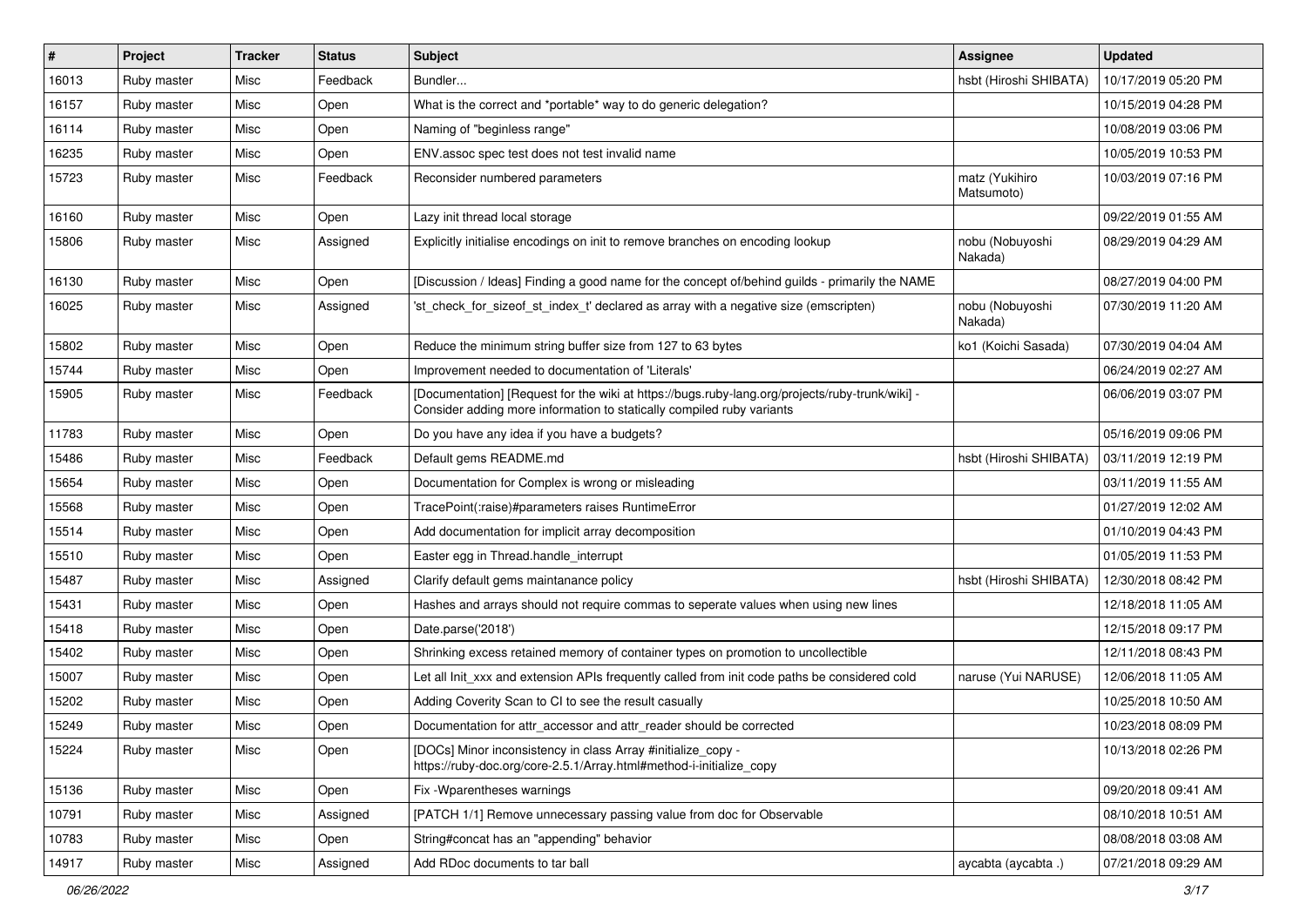| #     | Project     | <b>Tracker</b> | <b>Status</b> | <b>Subject</b>                                                                                                                                        | <b>Assignee</b>                 | <b>Updated</b>      |
|-------|-------------|----------------|---------------|-------------------------------------------------------------------------------------------------------------------------------------------------------|---------------------------------|---------------------|
| 14825 | Ruby master | Misc           | Open          | When redefining `attr_xx` methods the visibility becomes `public`                                                                                     |                                 | 06/05/2018 05:57 AM |
| 14770 | Ruby master | Misc           | Open          | [META] DevelopersMeeting                                                                                                                              |                                 | 05/17/2018 12:28 PM |
| 14768 | Ruby master | Misc           | Open          | Add documentation for    and &&                                                                                                                       |                                 | 05/17/2018 09:45 AM |
| 14760 | Ruby master | Misc           | Open          | cross-thread IO#close semantics                                                                                                                       | matz (Yukihiro<br>Matsumoto)    | 05/17/2018 08:21 AM |
| 14735 | Ruby master | Misc           | Open          | thread-safe operations in a hash could be documented                                                                                                  |                                 | 05/04/2018 01:09 PM |
| 14692 | Ruby master | Misc           | Open          | Question: Ruby stdlib's Option Parser                                                                                                                 | nobu (Nobuyoshi<br>Nakada)      | 04/22/2018 05:53 AM |
| 14673 | Ruby master | Misc           | Open          | Documentation for `Array#drop` / `drop_while` unclear in regard to modification                                                                       |                                 | 04/10/2018 09:51 AM |
| 13968 | Ruby master | Misc           | Open          | [Ruby 3.x perhaps] - A (minimal?) static variant of ruby                                                                                              |                                 | 01/14/2018 03:24 PM |
| 10560 | Ruby master | Misc           | Assigned      | confusion between x=x+y, x+=y, x.concat(y) and y.each{ z  x< <z}< td=""><td>zzak (Zachary Scott)</td><td>01/05/2018 09:02 PM</td></z}<>               | zzak (Zachary Scott)            | 01/05/2018 09:02 PM |
| 14190 | Ruby master | Misc           | Open          | What are the semantics of \$SAFE?                                                                                                                     |                                 | 12/15/2017 10:28 PM |
| 14149 | Ruby master | Misc           | Open          | Ruby Birthday Thread - 25th years anniversary                                                                                                         |                                 | 12/02/2017 01:40 AM |
| 14037 | Ruby master | Misc           | Open          | Writing doxygen document comments to static functions                                                                                                 |                                 | 10/21/2017 07:48 AM |
| 13072 | Ruby master | Misc           | Open          | Current state of date standard library                                                                                                                |                                 | 09/02/2017 05:38 PM |
| 13804 | Ruby master | Misc           | Open          | Protected methods cannot be overridden                                                                                                                |                                 | 08/10/2017 09:41 PM |
| 13787 | Ruby master | Misc           | Open          | The path to Ruby 3.x - would it be useful to have a separate thread here at the tracker, for<br>discussions and issues and ideas related to ruby 3.x? |                                 | 08/08/2017 08:29 AM |
| 13634 | Ruby master | Misc           | Open          | NilClass is lying about respond_to?(:clone)                                                                                                           |                                 | 06/06/2017 08:27 AM |
| 13622 | Ruby master | Misc           | Assigned      | Documentation missing                                                                                                                                 | stomar (Marcus<br>Stollsteimer) | 06/03/2017 07:27 AM |
| 13497 | Ruby master | Misc           | Open          | Docs, code samples, Ripper example                                                                                                                    |                                 | 04/23/2017 04:27 AM |
| 13209 | Ruby master | Misc           | Open          | fact.rb in ruby/sample variations                                                                                                                     |                                 | 02/14/2017 12:10 AM |
| 13057 | Ruby master | Misc           | Feedback      | BasicObject#_send_ documentation contains references to #send                                                                                         |                                 | 12/26/2016 09:49 PM |
| 12751 | Ruby master | Misc           | Open          | Incompatibility of Ruby 3                                                                                                                             |                                 | 09/14/2016 12:48 PM |
| 12595 | Ruby master | Misc           | Open          | Documentation                                                                                                                                         |                                 | 07/18/2016 04:39 PM |
| 10766 | Ruby master | Misc           | Feedback      | Build failed generating RDoc documentation                                                                                                            |                                 | 05/17/2016 06:37 AM |
| 12277 | Ruby master | Misc           | Open          | Coding rule: colum number                                                                                                                             |                                 | 04/13/2016 06:32 PM |
| 10312 | Ruby master | Misc           | Open          | Give people more control over how the ruby parser sees code and lexical code elements<br>(valid/invalid - toggle options) + macros                    |                                 | 01/20/2016 05:14 PM |
| 10983 | Ruby master | Misc           | Open          | Why blocks make Ruby methods 439% slower?                                                                                                             |                                 | 11/10/2015 06:21 AM |
| 11295 | Ruby master | Misc           | Open          | Request for comments about error messages                                                                                                             |                                 | 10/22/2015 09:12 AM |
| 10541 | Ruby master | Misc           | Open          | Remove shorthand string interpolation syntax                                                                                                          | matz (Yukihiro<br>Matsumoto)    | 10/08/2015 05:44 PM |
| 11570 | Ruby master | Misc           | Open          | Clarify autoload chaining behavior                                                                                                                    |                                 | 10/06/2015 04:52 PM |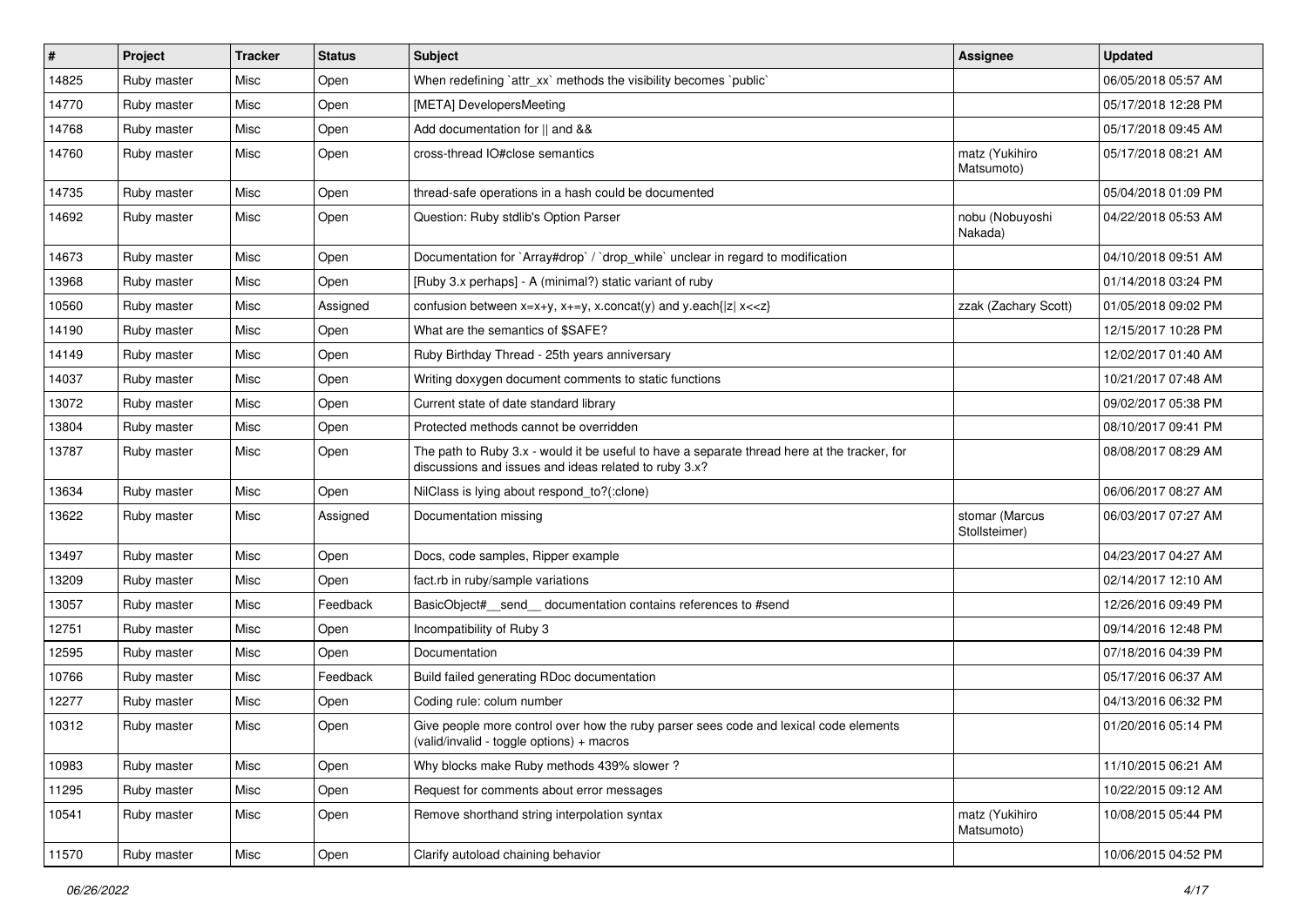| $\vert$ # | Project     | <b>Tracker</b> | <b>Status</b> | Subject                                                                    | <b>Assignee</b>                   | <b>Updated</b>      |
|-----------|-------------|----------------|---------------|----------------------------------------------------------------------------|-----------------------------------|---------------------|
| 11355     | Ruby master | Misc           | Open          | Exceptions inheriting from Timeout:: Error should behave the same way      |                                   | 07/15/2015 04:59 PM |
| 10628     | Ruby master | Misc           | Open          | Peformance of URI module                                                   | naruse (Yui NARUSE)               | 12/26/2014 04:08 PM |
| 10513     | Ruby master | Misc           | Open          | instance_eval yields the receiver, but is documented to yield no arguments | zzak (Zachary Scott)              | 11/14/2014 10:29 PM |
| 10424     | Ruby master | Misc           | Open          | Error message when sorting NaN                                             |                                   | 10/25/2014 02:13 PM |
| 9832      | Ruby master | Misc           | Open          | better concurrency in threads                                              |                                   | 05/12/2014 12:33 PM |
| 9724      | Ruby master | Misc           | Open          | Warnings in Ruby: allow per-file directives to i.e. suppress warnings      |                                   | 04/10/2014 06:21 PM |
| 9516      | Ruby master | Misc           | Open          | Consolidate all deprecation messages to one or more helper methods         |                                   | 02/13/2014 05:11 PM |
| 9136      | Ruby master | Misc           | Assigned      | Deprecated Enumerator.new(object, method) bad for BasicObject              | zzak (Zachary Scott)              | 11/23/2013 03:58 AM |
| 18773     | Ruby master | Feature        | Assigned      | deconstruct to receive a range                                             | ktsj (Kazuki Tsujimoto)           | 06/24/2022 07:21 AM |
| 17326     | Ruby master | Feature        | Open          | Add Kernel#must! to the standard library                                   |                                   | 06/22/2022 04:10 PM |
| 18809     | Ruby master | Feature        | Open          | Add Numeric#ceildiv                                                        |                                   | 06/21/2022 06:21 PM |
| 18832     | Ruby master | Feature        | Open          | Do not have class/module keywords consider ancestors of Object             |                                   | 06/21/2022 05:50 AM |
| 15330     | Ruby master | Feature        | Open          | autoload_relative                                                          | matz (Yukihiro<br>Matsumoto)      | 06/19/2022 11:25 PM |
| 18841     | Ruby master | Feature        | Open          | Proposal: autoload relative                                                |                                   | 06/19/2022 11:22 PM |
| 18644     | Ruby master | Feature        | Open          | Coerce anything callable to a Proc                                         |                                   | 06/18/2022 05:28 PM |
| 18831     | Ruby master | Feature        | Open          | Block argument to `yield`                                                  |                                   | 06/18/2022 03:12 AM |
| 18159     | Ruby master | Feature        | Open          | Integrate functionality of dead_end gem into Ruby                          | matz (Yukihiro<br>Matsumoto)      | 06/17/2022 02:06 PM |
| 18835     | Ruby master | Feature        | Open          | Add InstructionSequence#type method                                        |                                   | 06/16/2022 10:30 PM |
| 17525     | Ruby master | Feature        | Open          | Implement Happy Eyeballs Version 2 (RFC8305) in Socket.tcp                 | Glass_saga (Masaki<br>Matsushita) | 06/16/2022 01:08 AM |
| 17472     | Ruby master | Feature        | Open          | HashWithIndifferentAccess like Hash extension                              |                                   | 06/16/2022 01:08 AM |
| 17468     | Ruby master | Feature        | Open          | Deprecate RUBY_DEVEL                                                       |                                   | 06/16/2022 01:08 AM |
| 16476     | Ruby master | Feature        | Open          | Socket.getaddrinfo cannot be interrupted by Timeout.timeout                | Glass_saga (Masaki<br>Matsushita) | 06/16/2022 01:08 AM |
| 16005     | Ruby master | Feature        | Open          | A variation of Time.iso8601 that can parse yyyy-MM-dd HH:mm:ss             |                                   | 06/16/2022 01:08 AM |
| 16495     | Ruby master | Feature        | Open          | Inconsistent quotes in error messages                                      | matz (Yukihiro<br>Matsumoto)      | 06/15/2022 04:21 PM |
| 18825     | Ruby master | Feature        | Open          | Specialized instruction for "array literal + `.hash`"                      |                                   | 06/14/2022 05:24 PM |
| 18822     | Ruby master | Feature        | Open          | Ruby lack a proper method to percent-encode strings for URIs (RFC 3986)    |                                   | 06/09/2022 02:42 PM |
| 16597     | Ruby master | Feature        | Open          | missing poll()                                                             |                                   | 06/09/2022 09:14 AM |
| 18821     | Ruby master | Feature        | Open          | Expose Pattern Matching interfaces in core classes                         |                                   | 06/09/2022 07:24 AM |
| 16150     | Ruby master | Feature        | Open          | Add a way to request a frozen string from to s                             |                                   | 06/03/2022 04:42 PM |
| 18815     | Ruby master | Feature        | Open          | instance_{eval,exec} vs Proc#>>                                            |                                   | 06/02/2022 05:17 PM |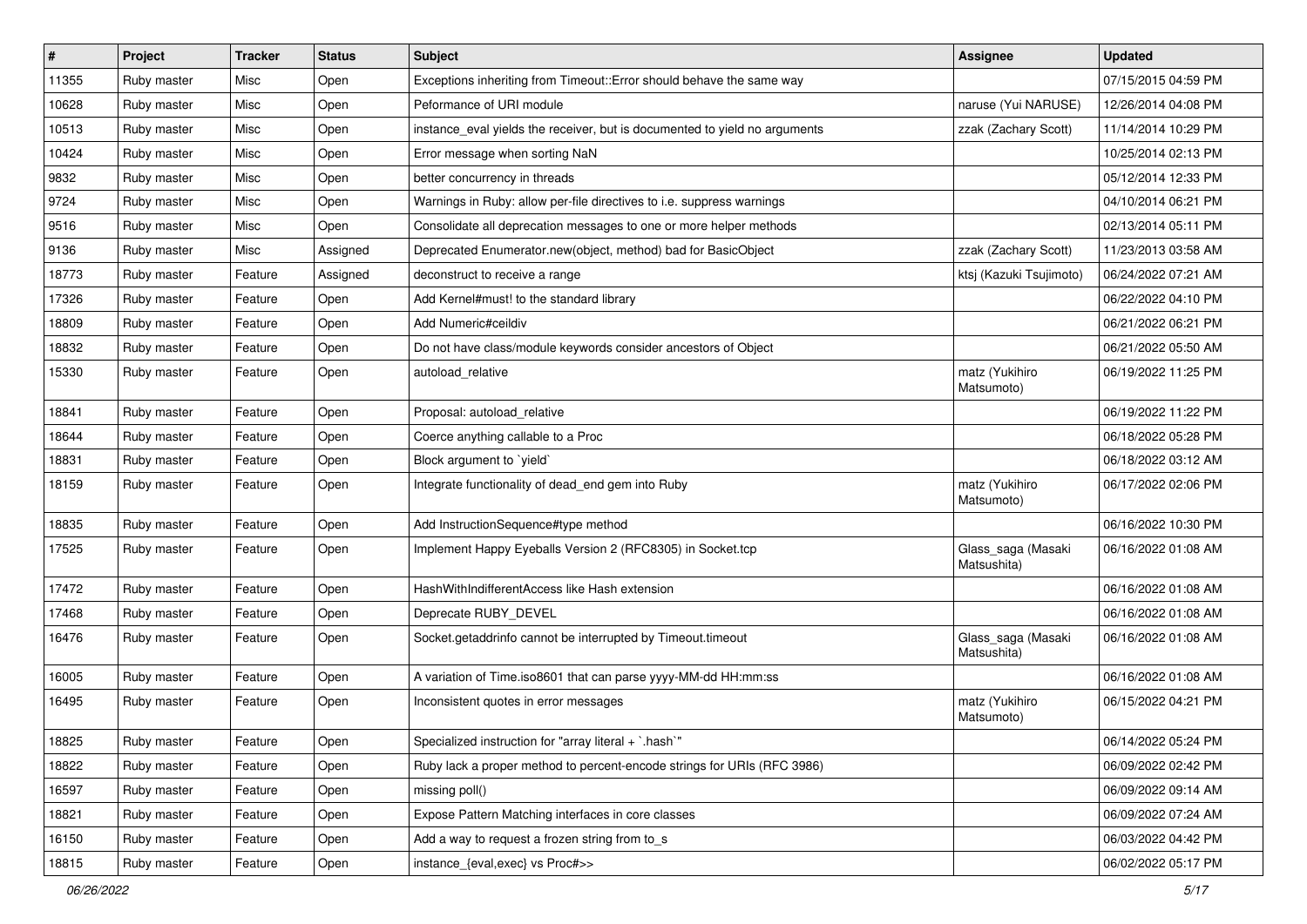| #     | Project     | <b>Tracker</b> | <b>Status</b> | <b>Subject</b>                                                                            | <b>Assignee</b>              | <b>Updated</b>      |
|-------|-------------|----------------|---------------|-------------------------------------------------------------------------------------------|------------------------------|---------------------|
| 18814 | Ruby master | Feature        | Open          | Ractor: add method to query incoming message queue size                                   |                              | 06/02/2022 11:59 AM |
| 18812 | Ruby master | Feature        | Open          | Add ability to trace exit locations for YJIT                                              |                              | 06/01/2022 02:42 PM |
| 14602 | Ruby master | Feature        | Open          | Version of dig that raises error if a key is not present                                  |                              | 05/25/2022 12:02 PM |
| 18798 | Ruby master | Feature        | Open          | 'UnboundMethod#==' with inherited classes                                                 |                              | 05/25/2022 12:32 AM |
| 18774 | Ruby master | Feature        | Open          | Add Queue#pop(timeout:)                                                                   |                              | 05/20/2022 12:27 AM |
| 17363 | Ruby master | Feature        | Assigned      | <b>Timeouts</b>                                                                           | ko1 (Koichi Sasada)          | 05/14/2022 09:06 AM |
| 17316 | Ruby master | Feature        | Open          | On memoization                                                                            |                              | 05/13/2022 11:32 AM |
| 18776 | Ruby master | Feature        | Open          | <b>Object Shapes</b>                                                                      |                              | 05/13/2022 01:11 AM |
| 18654 | Ruby master | Feature        | Open          | Enhancements to prettyprint                                                               | akr (Akira Tanaka)           | 05/12/2022 01:44 PM |
| 18642 | Ruby master | Feature        | Open          | Named ripper fields                                                                       |                              | 05/12/2022 01:37 PM |
| 18690 | Ruby master | Feature        | Open          | Allow `Kernel#then` to take arguments                                                     |                              | 05/10/2022 06:16 PM |
| 18384 | Ruby master | Feature        | Open          | Pattern Match Object                                                                      |                              | 05/07/2022 06:01 PM |
| 18762 | Ruby master | Feature        | Open          | Add an Array#undigits that compliments Integer#digits                                     |                              | 05/03/2022 08:08 PM |
| 18757 | Ruby master | Feature        | Open          | Introduce %R percent literal for anchored regular expression patterns                     |                              | 04/27/2022 05:30 PM |
| 18685 | Ruby master | Feature        | Open          | Enumerator.product: Cartesian product of enumerables                                      |                              | 04/26/2022 07:02 AM |
| 18683 | Ruby master | Feature        | Open          | Allow to create hashes with a specific capacity.                                          |                              | 04/22/2022 02:34 PM |
| 18668 | Ruby master | Feature        | Open          | Merge `io-nonblock` gems into core                                                        |                              | 04/21/2022 10:02 AM |
| 18630 | Ruby master | Feature        | Open          | Introduce general `IO#timeout` and `IO#timeout=`for all (non-)blocking operations.        |                              | 04/21/2022 09:36 AM |
| 10548 | Ruby master | Feature        | Open          | remove callcc (Callcc is now going obsoleted. Please use Fiber.)                          |                              | 04/18/2022 09:07 AM |
| 18736 | Ruby master | Feature        | Open          | self-p for method chain                                                                   |                              | 04/15/2022 11:09 AM |
| 17849 | Ruby master | Feature        | Open          | Fix Timeout.timeout so that it can be used in threaded Web servers                        | matz (Yukihiro<br>Matsumoto) | 04/10/2022 06:26 AM |
| 18675 | Ruby master | Feature        | Open          | Add new exception class for resolv timeouts                                               |                              | 04/01/2022 11:22 PM |
| 16978 | Ruby master | Feature        | Open          | Ruby should not use realpath for FILE                                                     | nobu (Nobuyoshi<br>Nakada)   | 04/01/2022 11:30 AM |
| 18594 | Ruby master | Feature        | Open          | Add a #to_h method on URI::Generic                                                        |                              | 03/31/2022 01:18 PM |
| 18571 | Ruby master | Feature        | Assigned      | Removed the bundled sources from release package after Ruby 3.2                           | hsbt (Hiroshi SHIBATA)       | 03/28/2022 06:23 AM |
| 18659 | Ruby master | Feature        | Open          | Create a Binding at the time of an exception and make it available to Rescue              |                              | 03/25/2022 10:55 AM |
| 18179 | Ruby master | Feature        | Open          | Add Math methods to Numeric                                                               |                              | 03/24/2022 02:54 PM |
| 18462 | Ruby master | Feature        | Open          | Proposal to merge WASI based WebAssembly support                                          |                              | 03/24/2022 03:05 AM |
| 18639 | Ruby master | Feature        | Open          | Update Unicode data to Unicode Version 15.0.0                                             | duerst (Martin Dürst)        | 03/22/2022 07:38 PM |
| 17548 | Ruby master | Feature        | Open          | Need simple way to include symlink directories in Dir.glob                                |                              | 03/21/2022 01:35 PM |
| 18640 | Ruby master | Feature        | Open          | default empty string argument for `String#sub` and `String#sub!`, e.g. `"hello".sub("I")` |                              | 03/19/2022 02:33 AM |
| 18648 | Ruby master | Feature        | Feedback      | ruby2_keywords and  name arguments with impossible names                                  |                              | 03/18/2022 06:25 PM |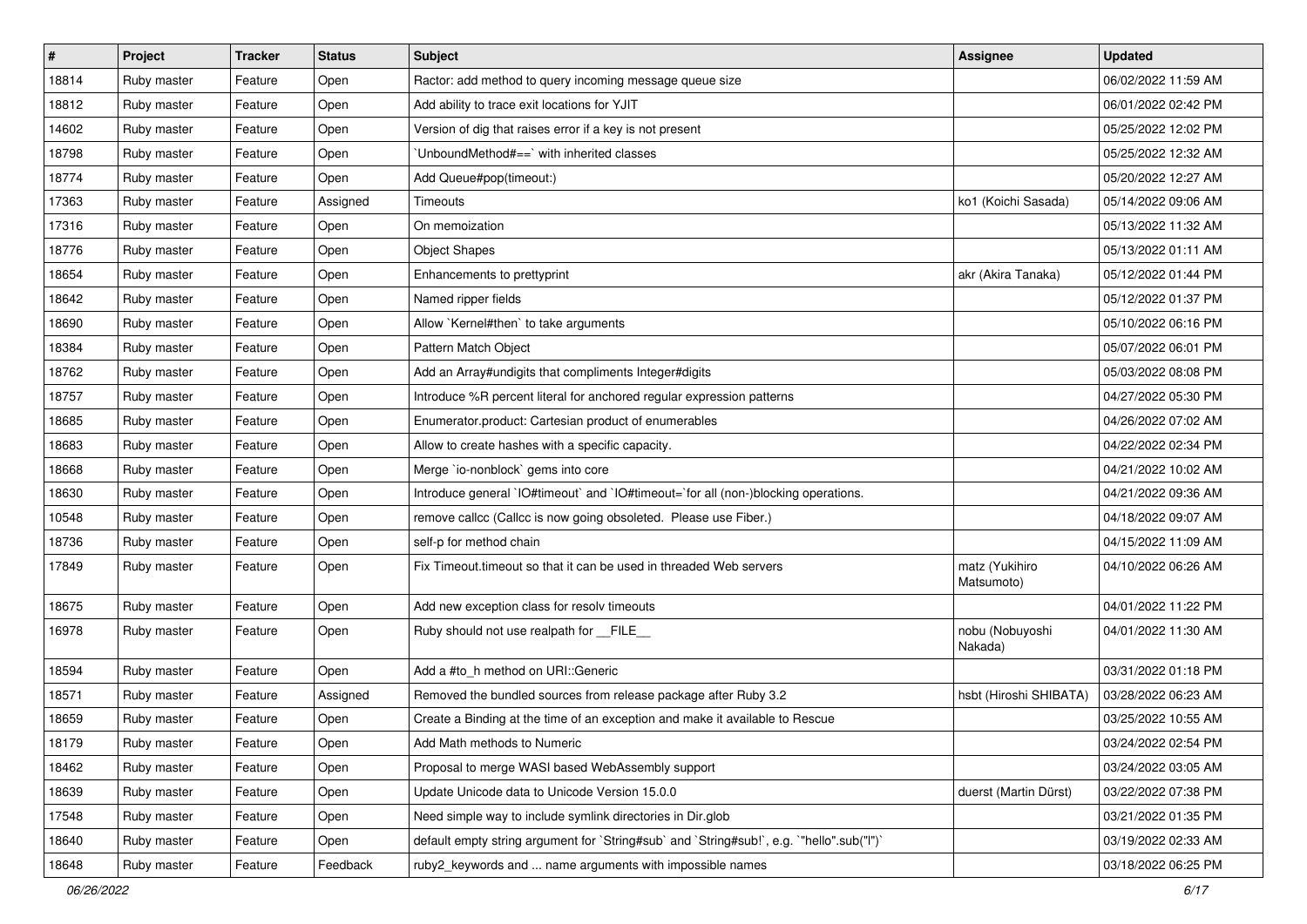| $\sharp$ | Project     | <b>Tracker</b> | <b>Status</b> | Subject                                                                              | Assignee                     | <b>Updated</b>      |
|----------|-------------|----------------|---------------|--------------------------------------------------------------------------------------|------------------------------|---------------------|
| 18647    | Ruby master | Feature        | Open          | Non-recursive option for iseq-targeted Tracepoints in ruby 2.6+                      |                              | 03/18/2022 09:41 AM |
| 18576    | Ruby master | Feature        | Open          | Rename `ASCII-8BIT` encoding to `BINARY`                                             |                              | 03/17/2022 03:06 PM |
| 18583    | Ruby master | Feature        | Open          | Pattern-matching: API for custom unpacking strategies?                               |                              | 03/17/2022 01:10 PM |
| 15592    | Ruby master | Feature        | Open          | mode where "autoload" behaves like an immediate "require"                            |                              | 03/16/2022 09:58 AM |
| 18617    | Ruby master | Feature        | Open          | Allow multiples keys in Hash#[] acting like Hash#dig                                 |                              | 03/10/2022 01:36 PM |
| 18603    | Ruby master | Feature        | Open          | Allow syntax like obj.method(arg)=value                                              |                              | 02/27/2022 05:04 PM |
| 18597    | Ruby master | Feature        | Open          | Strings need a named method like 'dup' that doesn't duplicate if receiver is mutable |                              | 02/26/2022 11:56 PM |
| 18498    | Ruby master | Feature        | Open          | Introduce a public WeakKeysMap that compares by equality                             |                              | 02/20/2022 04:06 PM |
| 18593    | Ruby master | Feature        | Open          | Add back URI.escape                                                                  |                              | 02/18/2022 07:45 PM |
| 16989    | Ruby master | Feature        | Open          | Sets: need $\Psi$                                                                    | knu (Akinori MUSHA)          | 02/18/2022 02:57 AM |
| 18568    | Ruby master | Feature        | Open          | Explore lazy RubyGems boot to reduce need for --disable-gems                         |                              | 02/17/2022 07:15 AM |
| 18463    | Ruby master | Feature        | Open          | Random number generation with xoshiro                                                |                              | 02/13/2022 09:12 AM |
| 16122    | Ruby master | Feature        | Feedback      | Struct::Value: simple immutable value object                                         |                              | 02/12/2022 09:54 PM |
| 18573    | Ruby master | Feature        | Open          | Object#pack1                                                                         |                              | 02/08/2022 08:51 AM |
| 18438    | Ruby master | Feature        | Open          | Add `Exception#additional_message` to show additional error information              |                              | 02/07/2022 02:55 AM |
| 18368    | Ruby master | Feature        | Open          | Range#step semantics for non-Numeric ranges                                          |                              | 02/02/2022 03:42 PM |
| 18564    | Ruby master | Feature        | Open          | Add Exception#detailed_message                                                       | mame (Yusuke Endoh)          | 02/01/2022 08:06 PM |
| 18402    | Ruby master | Feature        | Open          | <b>Argument Labels</b>                                                               |                              | 01/31/2022 06:14 PM |
| 18554    | Ruby master | Feature        | Open          | Move unicode_normalize to a default gem                                              |                              | 01/31/2022 05:51 PM |
| 18559    | Ruby master | Feature        | Open          | Allocation tracing: Objects created by the parser are attributed to Kernel.require   |                              | 01/31/2022 12:14 PM |
| 18515    | Ruby master | Feature        | Open          | Add Range#reverse_each implementation for performance                                |                              | 01/31/2022 02:23 AM |
| 18285    | Ruby master | Feature        | Open          | NoMethodError#message uses a lot of CPU/is really expensive to call                  |                              | 01/30/2022 12:45 PM |
| 18551    | Ruby master | Feature        | Open          | Make Range#reverse_each to raise an exception if endless                             |                              | 01/28/2022 11:13 PM |
| 18136    | Ruby master | Feature        | Open          | take_while_after                                                                     |                              | 01/28/2022 06:23 AM |
| 18408    | Ruby master | Feature        | Assigned      | Allow pattern match to set instance variables                                        | ktsj (Kazuki Tsujimoto)      | 01/26/2022 07:07 PM |
| 18181    | Ruby master | Feature        | Open          | Introduce Enumerable#min_with_value, max_with_value, and minmax_with_value           |                              | 01/25/2022 07:33 AM |
| 16757    | Ruby master | Feature        | Open          | Add intersection to Range                                                            |                              | 01/22/2022 07:26 AM |
| 14394    | Ruby master | Feature        | Open          | Class.descendants                                                                    | ko1 (Koichi Sasada)          | 01/20/2022 10:46 PM |
| 18494    | Ruby master | Feature        | Open          | [RFC] ENV["RUBY_GC_"]= changes GC parameters dynamically                             |                              | 01/17/2022 11:15 PM |
| 15559    | Ruby master | Feature        | Open          | Logical XOR (^^) operator                                                            |                              | 01/16/2022 03:20 AM |
| 16986    | Ruby master | Feature        | Open          | Anonymous Struct literal                                                             | matz (Yukihiro<br>Matsumoto) | 01/15/2022 04:57 PM |
| 18478    | Ruby master | Feature        | Open          | Module#constant_pairs                                                                |                              | 01/11/2022 07:55 PM |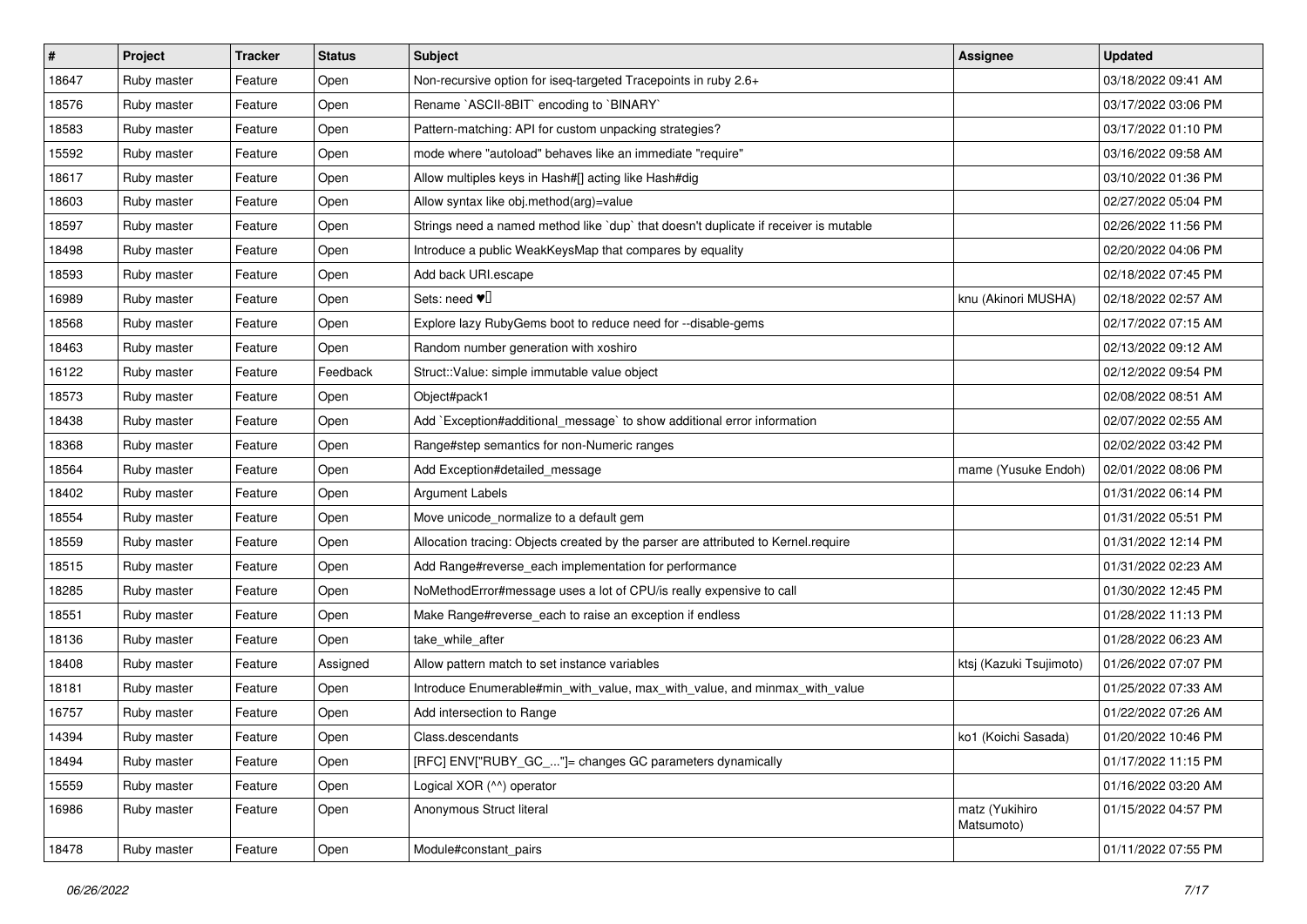| $\vert$ # | Project     | <b>Tracker</b> | <b>Status</b> | Subject                                                                         | <b>Assignee</b>                         | <b>Updated</b>      |
|-----------|-------------|----------------|---------------|---------------------------------------------------------------------------------|-----------------------------------------|---------------------|
| 18477     | Ruby master | Feature        | Open          | Float#sqrt and Integer#sqrt                                                     |                                         | 01/11/2022 07:34 PM |
| 18439     | Ruby master | Feature        | Open          | Support YJIT for VC++                                                           | maximecb (Maxime<br>Chevalier-Boisvert) | 01/10/2022 11:29 PM |
| 12125     | Ruby master | Feature        | Open          | Proposal: Shorthand operator for Object#method                                  |                                         | 01/07/2022 06:23 PM |
| 17473     | Ruby master | Feature        | Open          | Make Pathname to embedded class of Ruby                                         | akr (Akira Tanaka)                      | 01/07/2022 09:25 AM |
| 18459     | Ruby master | Feature        | Assigned      | IRB autocomplete dropdown colour options                                        | aycabta (aycabta.)                      | 01/05/2022 02:15 AM |
| 12901     | Ruby master | Feature        | Open          | Anonymous functions without scope lookup overhead                               |                                         | 01/01/2022 12:30 PM |
| 14982     | Ruby master | Feature        | Open          | Improve namespace system in ruby to avoiding top-level names chaos              | matz (Yukihiro<br>Matsumoto)            | 12/31/2021 05:39 PM |
| 18440     | Ruby master | Feature        | Open          | YJIT is enabled if any YJIT tuning options are set                              |                                         | 12/30/2021 08:17 PM |
| 18376     | Ruby master | Feature        | Open          | Version comparison API                                                          |                                         | 12/30/2021 10:33 AM |
| 18450     | Ruby master | Feature        | Assigned      | Force break in prettyprint                                                      | akr (Akira Tanaka)                      | 12/29/2021 02:02 PM |
| 18332     | Ruby master | Feature        | Open          | a ? b                                                                           |                                         | 12/29/2021 04:38 AM |
| 18423     | Ruby master | Feature        | Open          | Installing stable versions like 3.0.3 from source generates fatal error by make |                                         | 12/23/2021 11:44 PM |
| 16817     | Ruby master | Feature        | Open          | attr_predicate or attr_query or attr_something for ? methods                    |                                         | 12/23/2021 11:44 PM |
| 16347     | Ruby master | Feature        | Open          | InmutableObject                                                                 |                                         | 12/23/2021 11:44 PM |
| 16118     | Ruby master | Feature        | Open          | Array .difference allow custom comparison                                       |                                         | 12/23/2021 11:44 PM |
| 15458     | Ruby master | Feature        | Open          | Automatic Exception#cause print in IRB                                          |                                         | 12/23/2021 11:44 PM |
| 15419     | Ruby master | Feature        | Open          | Allow Kernel#tap to be invoked with arguments like Kernel#send                  |                                         | 12/23/2021 11:43 PM |
| 15036     | Ruby master | Feature        | Open          | after upgrade when run apt upgrade metasploit                                   |                                         | 12/23/2021 11:43 PM |
| 14465     | Ruby master | Feature        | Open          | rename/alias and then obsolete UDPSocket::send                                  |                                         | 12/23/2021 11:43 PM |
| 14463     | Ruby master | Feature        | Open          | Allow comments to precede dots in member expressions                            |                                         | 12/23/2021 11:43 PM |
| 14449     | Ruby master | Feature        | Open          | error when trying to run rails s                                                |                                         | 12/23/2021 11:43 PM |
| 12867     | Ruby master | Feature        | Open          | Add ability to check validity of a URL                                          |                                         | 12/23/2021 11:43 PM |
| 12057     | Ruby master | Feature        | Open          | Allow methods with `yield` to be called without a block                         |                                         | 12/23/2021 11:43 PM |
| 12021     | Ruby master | Feature        | Open          | Final instance variables                                                        |                                         | 12/23/2021 11:43 PM |
| 12019     | Ruby master | Feature        | Open          | Better low-level support for writing concurrent libraries                       | matz (Yukihiro<br>Matsumoto)            | 12/23/2021 11:43 PM |
| 11627     | Ruby master | Feature        | Open          | make 'nonzero' an alias of 'nonzero?'                                           | matz (Yukihiro<br>Matsumoto)            | 12/23/2021 11:43 PM |
| 11026     | Ruby master | Feature        | Open          | How atomic should dynamic regexp with "once" flag be?                           |                                         | 12/23/2021 11:43 PM |
| 10829     | Ruby master | Feature        | Open          | Add to_proc method to the Array class                                           |                                         | 12/23/2021 11:43 PM |
| 10634     | Ruby master | Feature        | Open          | Baselining with Benchmark                                                       |                                         | 12/23/2021 11:43 PM |
| 10528     | Ruby master | Feature        | Open          | Allow line breaks instead of commas in arrays, hashes, argument lists, etc.     |                                         | 12/23/2021 11:43 PM |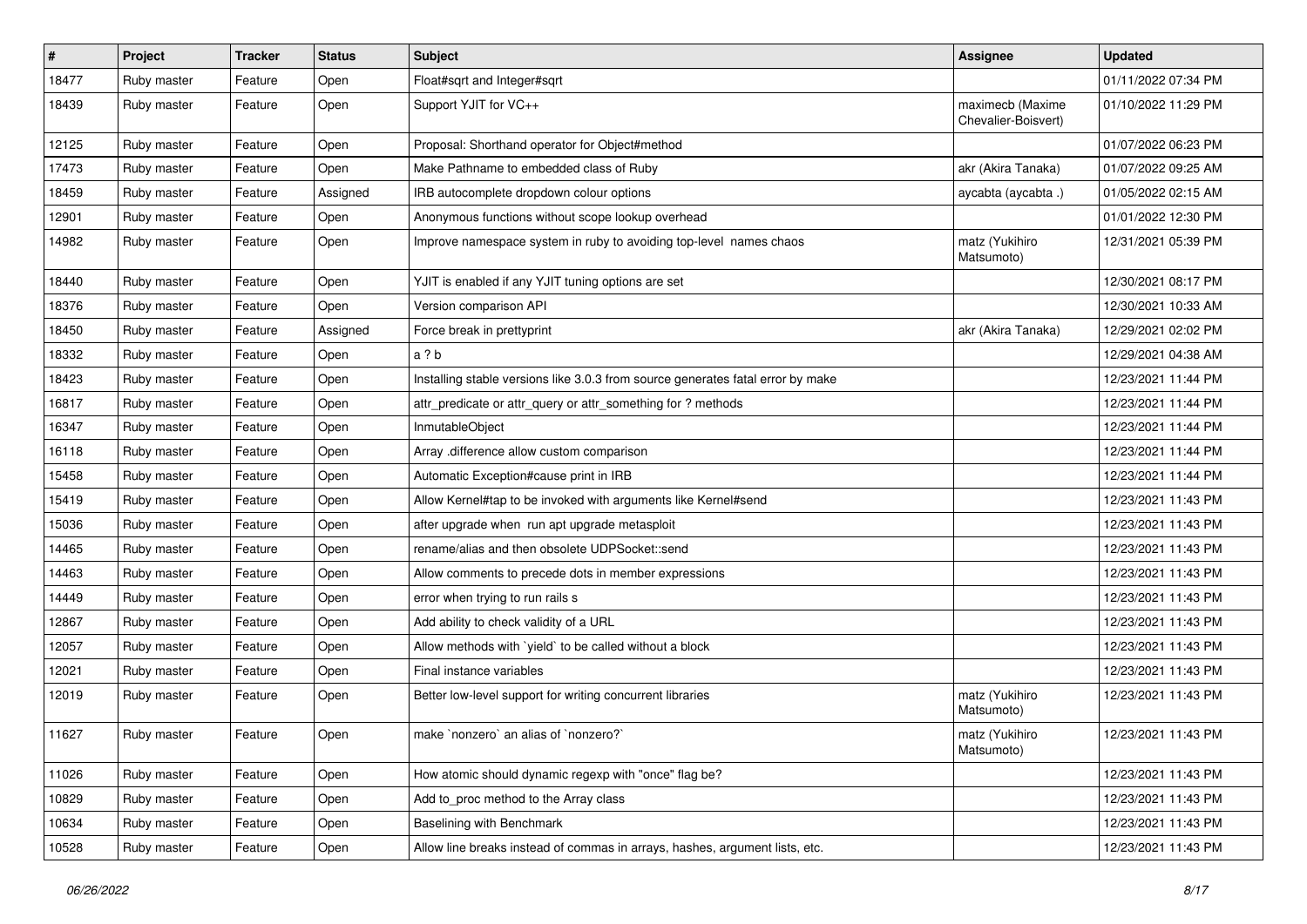| $\vert$ # | Project     | <b>Tracker</b> | <b>Status</b> | <b>Subject</b>                                                                                                                                                                    | <b>Assignee</b>     | <b>Updated</b>      |
|-----------|-------------|----------------|---------------|-----------------------------------------------------------------------------------------------------------------------------------------------------------------------------------|---------------------|---------------------|
| 10477     | Ruby master | Feature        | Open          | Implicit interfaces                                                                                                                                                               |                     | 12/23/2021 11:43 PM |
| 10371     | Ruby master | Feature        | Open          | Use Thread#handle_interrupt in MonitorMixin                                                                                                                                       |                     | 12/23/2021 11:43 PM |
| 10273     | Ruby master | Feature        | Open          | Immutable Ruby                                                                                                                                                                    |                     | 12/23/2021 11:43 PM |
| 10217     | Ruby master | Feature        | Open          | Dir constructor similar to Pathname constructor                                                                                                                                   |                     | 12/23/2021 11:43 PM |
| 9947      | Ruby master | Feature        | Open          | Make `Object#send` and `Object#method` private                                                                                                                                    |                     | 12/23/2021 11:43 PM |
| 9941      | Ruby master | Feature        | Open          | Issue a warning when 'module' or 'class' keyword causes re-initialization of a constant that will<br>become the module/class name, instead of creating/reopening the module/class |                     | 12/23/2021 11:43 PM |
| 9804      | Ruby master | Feature        | Open          | File::CREATE as a synonym for File::CREAT                                                                                                                                         |                     | 12/23/2021 11:43 PM |
| 9686      | Ruby master | Feature        | Open          | Syntax for symbols used in hashes                                                                                                                                                 |                     | 12/23/2021 11:43 PM |
| 9402      | Ruby master | Feature        | Open          | A syntax to specify the default value of a hash                                                                                                                                   |                     | 12/23/2021 11:43 PM |
| 9401      | Ruby master | Feature        | Open          | Yet another syntax for literal anonymous functions (lambdas)                                                                                                                      |                     | 12/23/2021 11:43 PM |
| 8961      | Ruby master | Feature        | Open          | Synchronizable module to easily wrap methods in a mutex                                                                                                                           |                     | 12/23/2021 11:43 PM |
| 8947      | Ruby master | Feature        | Open          | make alias, alias_method, attr_* return name of the alias                                                                                                                         |                     | 12/23/2021 11:43 PM |
| 8896      | Ruby master | Feature        | Open          | #tap with missing block                                                                                                                                                           |                     | 12/23/2021 11:43 PM |
| 8848      | Ruby master | Feature        | Open          | Syntax for binary strings                                                                                                                                                         |                     | 12/23/2021 11:43 PM |
| 8751      | Ruby master | Feature        | Open          | Add offsets to method#source_location                                                                                                                                             |                     | 12/23/2021 11:43 PM |
| 8681      | Ruby master | Feature        | Open          | Net::HTTP should set TCP NODELAY for requests with body                                                                                                                           |                     | 12/23/2021 11:43 PM |
| 8640      | Ruby master | Feature        | Open          | Add Time#elapsed to return nanoseconds since creation                                                                                                                             |                     | 12/23/2021 11:43 PM |
| 8635      | Ruby master | Feature        | Open          | attr_accessor with default block                                                                                                                                                  |                     | 12/23/2021 11:43 PM |
| 8626      | Ruby master | Feature        | Open          | Add a Set coercion method to the standard lib: Set(possible_set)                                                                                                                  |                     | 12/23/2021 11:43 PM |
| 8619      | Ruby master | Feature        | Open          | <b>Standard Profiling API</b>                                                                                                                                                     |                     | 12/23/2021 11:43 PM |
| 8570      | Ruby master | Feature        | Open          | Better mechanisms to safely load classes concurrently                                                                                                                             |                     | 12/23/2021 11:43 PM |
| 8291      | Ruby master | Feature        | Open          | Allow retrieving the root Fiber of a Thread                                                                                                                                       |                     | 12/23/2021 11:43 PM |
| 8275      | Ruby master | Feature        | Open          | Add Module#public_const_get                                                                                                                                                       |                     | 12/23/2021 11:43 PM |
| 8259      | Ruby master | Feature        | Open          | Atomic attributes accessors                                                                                                                                                       |                     | 12/23/2021 11:43 PM |
| 8088      | Ruby master | Feature        | Open          | Method#parameters (and friends) should provide useful information about core methods                                                                                              |                     | 12/23/2021 11:43 PM |
| 7895      | Ruby master | Feature        | Open          | Exception#backtrace_locations to go with Thread#backtrace_locations and<br>Kernel#caller locations                                                                                |                     | 12/23/2021 11:43 PM |
| 7845      | Ruby master | Feature        | Open          | Strip doesn't handle unicode space characters in ruby 1.9.2 & 1.9.3 (does in 1.9.1)                                                                                               |                     | 12/23/2021 11:43 PM |
| 7747      | Ruby master | Feature        | Open          | Expanded API for Binding semantics                                                                                                                                                |                     | 12/23/2021 11:43 PM |
| 15344     | Ruby master | Feature        | Feedback      | Being proactive about Ruby security                                                                                                                                               |                     | 12/23/2021 11:40 PM |
| 12982     | Ruby master | Feature        | Feedback      | ruby 2.3.1 got crash on macos                                                                                                                                                     |                     | 12/23/2021 11:40 PM |
| 12020     | Ruby master | Feature        | Assigned      | Documenting Ruby memory model                                                                                                                                                     | ko1 (Koichi Sasada) | 12/23/2021 11:40 PM |
| 9678      | Ruby master | Feature        | Feedback      | New heredoc syntax                                                                                                                                                                |                     | 12/23/2021 11:40 PM |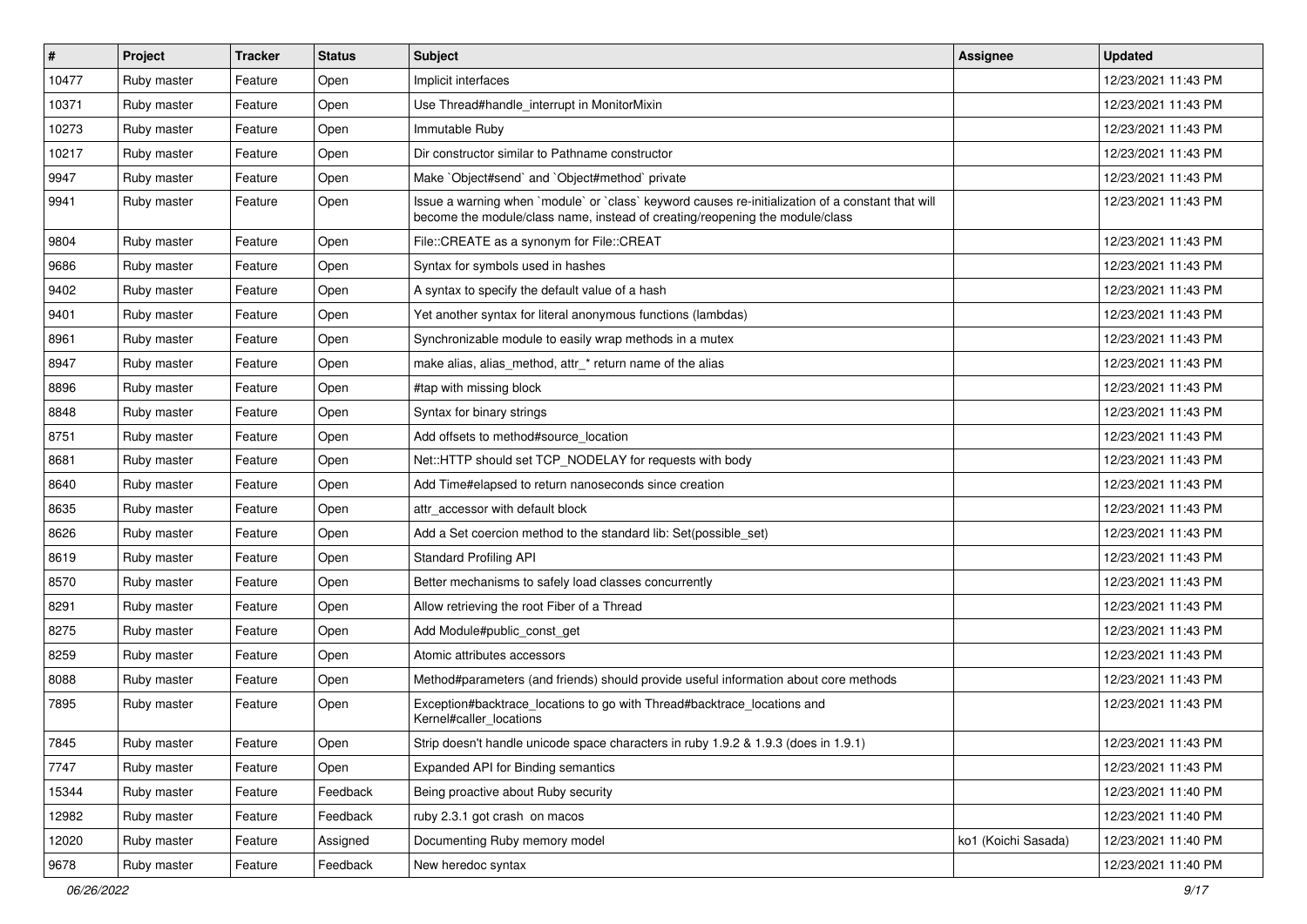| $\sharp$ | Project     | <b>Tracker</b> | <b>Status</b> | <b>Subject</b>                                                                                                                              | Assignee                     | <b>Updated</b>      |
|----------|-------------|----------------|---------------|---------------------------------------------------------------------------------------------------------------------------------------------|------------------------------|---------------------|
| 9023     | Ruby master | Feature        | Assigned      | Array#tail                                                                                                                                  | matz (Yukihiro<br>Matsumoto) | 12/23/2021 11:40 PM |
| 8272     | Ruby master | Feature        | Open          | Transfer feature tracking to CommonRuby                                                                                                     |                              | 12/23/2021 11:40 PM |
| 8271     | Ruby master | Feature        | Assigned      | Proposal for moving to a more visible, formal process for feature requests                                                                  | matz (Yukihiro<br>Matsumoto) | 12/23/2021 11:40 PM |
| 8263     | Ruby master | Feature        | Assigned      | Support discovering yield state of individual Fibers                                                                                        | ko1 (Koichi Sasada)          | 12/23/2021 11:40 PM |
| 8258     | Ruby master | Feature        | Feedback      | Dir#escape_glob                                                                                                                             |                              | 12/23/2021 11:40 PM |
| 8096     | Ruby master | Feature        | Feedback      | introduce Time.current timestamp                                                                                                            | matz (Yukihiro<br>Matsumoto) | 12/23/2021 11:40 PM |
| 6308     | Ruby master | Feature        | Assigned      | Eliminate delegation from WeakRef                                                                                                           | matz (Yukihiro<br>Matsumoto) | 12/23/2021 11:40 PM |
| 18411    | Ruby master | Feature        | Open          | Introduce `Fiber.blocking` for disabling scheduler.                                                                                         |                              | 12/23/2021 05:10 PM |
| 17339    | Ruby master | Feature        | Assigned      | Semantic grouping with BigDecimal#to_s                                                                                                      | mrkn (Kenta Murata)          | 12/20/2021 12:39 PM |
| 18418    | Ruby master | Feature        | Open          | Add Net::HTTP#security level=                                                                                                               |                              | 12/19/2021 11:58 AM |
| 17785    | Ruby master | Feature        | Open          | Allow named parameters to be keywords                                                                                                       | matz (Yukihiro<br>Matsumoto) | 12/17/2021 06:10 PM |
| 18410    | Ruby master | Feature        | Open          | Proposal to make inspect include underscores on numerics                                                                                    |                              | 12/16/2021 09:07 AM |
| 18296    | Ruby master | Feature        | Open          | Custom exception formatting should override `Exception#full_message`.                                                                       |                              | 12/15/2021 08:49 PM |
| 12084    | Ruby master | Feature        | Open          | 'Class#instance'                                                                                                                            |                              | 12/14/2021 08:52 PM |
| 15192    | Ruby master | Feature        | Open          | Introduce a new "shortcut assigning" syntax to convenient setup instance variables                                                          | matz (Yukihiro<br>Matsumoto) | 12/14/2021 06:42 PM |
| 17942    | Ruby master | Feature        | Open          | Add a `initialize(public @a, private @b)` shortcut syntax for defining public/private accessors for<br>instance vars as part of constructor |                              | 12/13/2021 12:43 AM |
| 14794    | Ruby master | Feature        | Feedback      | Primitive arrays (Ruby 3x3)                                                                                                                 |                              | 12/11/2021 02:07 PM |
| 18401    | Ruby master | Feature        | Open          | Rework `require relative` to add the "current path" on `\$LOAD PATH`                                                                        |                              | 12/09/2021 05:41 PM |
| 18395    | Ruby master | Feature        | Open          | Introduce Array#subtract! for performance                                                                                                   |                              | 12/08/2021 04:42 PM |
| 18033    | Ruby master | Feature        | Open          | Time.new to parse a string                                                                                                                  |                              | 12/07/2021 02:15 PM |
| 17047    | Ruby master | Feature        | Open          | Support parameters for MAIL FROM and RCPT TO                                                                                                |                              | 12/06/2021 08:16 PM |
| 14835    | Ruby master | Feature        | Feedback      | Support TracePoint#raised exception on non-:raise events                                                                                    |                              | 12/04/2021 06:49 AM |
| 18275    | Ruby master | Feature        | Open          | Add an option to define method to not capture the surrounding environment                                                                   | ko1 (Koichi Sasada)          | 12/03/2021 02:34 PM |
| 18369    | Ruby master | Feature        | Open          | users.detect(:name, "Dorian") as shorthand for users.detect {  user  user.name == "Dorian" }                                                |                              | 12/03/2021 02:23 PM |
| 17721    | Ruby master | Feature        | Feedback      | Proc.new should be able to contruct a lambda                                                                                                |                              | 12/03/2021 11:52 AM |
| 18047    | Ruby master | Feature        | Feedback      | TracePoint: Add event type for constant access                                                                                              |                              | 12/02/2021 08:35 PM |
| 18004    | Ruby master | Feature        | Open          | Add Async to the stdlib                                                                                                                     |                              | 11/26/2021 06:01 AM |
| 6733     | Ruby master | Feature        | Open          | New inspect framework                                                                                                                       |                              | 11/24/2021 05:06 AM |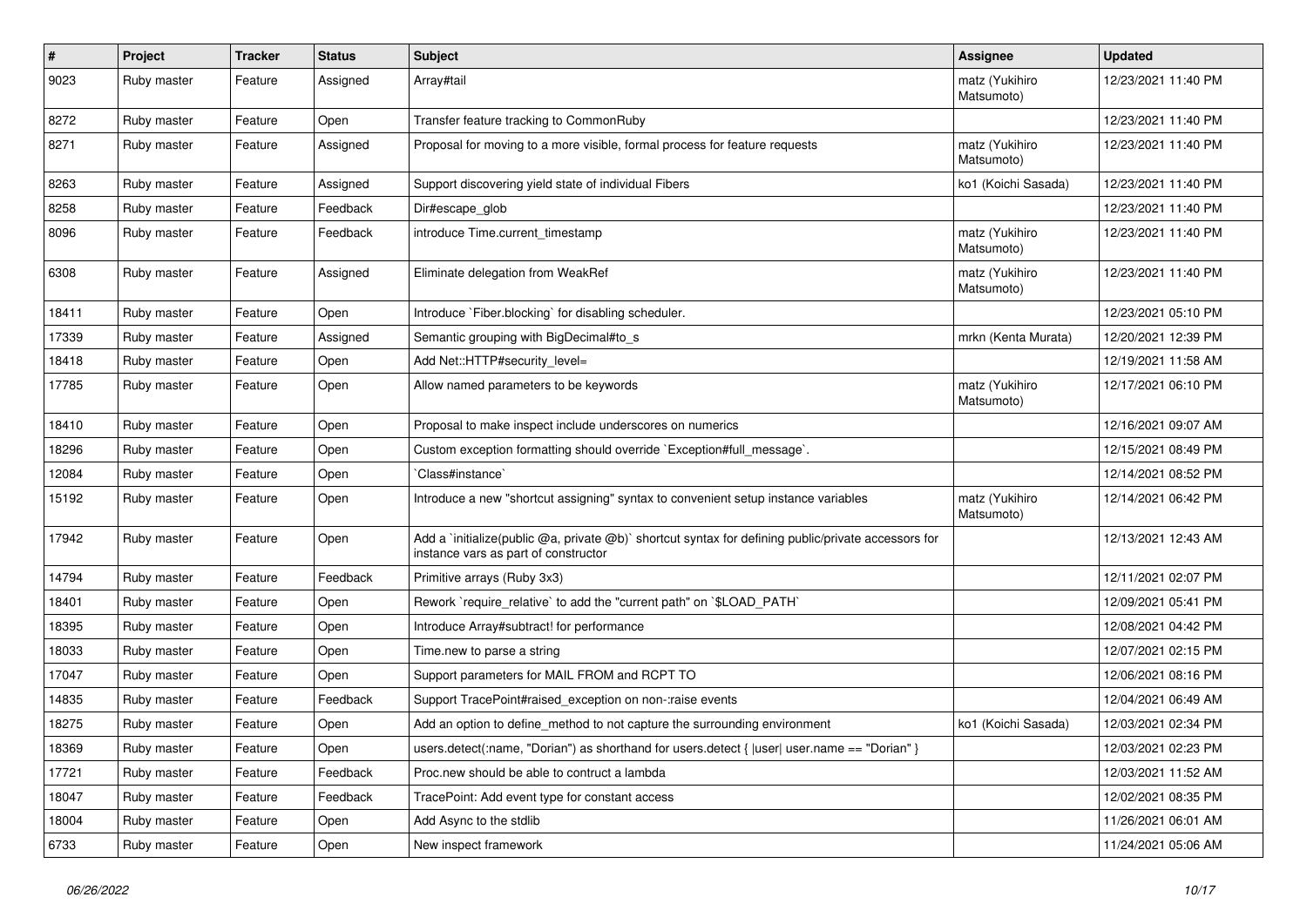| $\vert$ # | Project     | <b>Tracker</b> | <b>Status</b> | <b>Subject</b>                                                                                                                                                        | <b>Assignee</b>               | <b>Updated</b>      |
|-----------|-------------|----------------|---------------|-----------------------------------------------------------------------------------------------------------------------------------------------------------------------|-------------------------------|---------------------|
| 18360     | Ruby master | Feature        | Open          | <b>PrettyPrint enhancements</b>                                                                                                                                       |                               | 11/24/2021 12:15 AM |
| 18336     | Ruby master | Feature        | Feedback      | How to deal with Trojan Source vulnerability                                                                                                                          |                               | 11/23/2021 08:39 PM |
| 18357     | Ruby master | Feature        | Open          | Proposal: stop raising when block passed to IO#each_* closes the IO                                                                                                   |                               | 11/22/2021 09:03 PM |
| 18262     | Ruby master | Feature        | Open          | Enumerator::Lazy#partition                                                                                                                                            |                               | 11/20/2021 10:17 AM |
| 16252     | Ruby master | Feature        | Open          | Hash#partition should return hashes                                                                                                                                   |                               | 11/18/2021 03:54 PM |
| 18334     | Ruby master | Feature        | Open          | ENV#to_h returns a new Hash object but Hash#to_h does not, which can cause inconsistencies                                                                            |                               | 11/17/2021 05:46 PM |
| 18331     | Ruby master | Feature        | Open          | Kernel.#Time                                                                                                                                                          |                               | 11/13/2021 12:41 PM |
| 18280     | Ruby master | Feature        | Feedback      | Allow rb utf8 str new cstr(NULL)                                                                                                                                      |                               | 11/11/2021 10:28 AM |
| 18035     | Ruby master | Feature        | Open          | Introduce general model/semantic for immutable by default.                                                                                                            |                               | 11/09/2021 04:47 PM |
| 18127     | Ruby master | Feature        | Open          | Ractor-local version of Singleton                                                                                                                                     |                               | 11/09/2021 02:45 PM |
| 18291     | Ruby master | Feature        | Open          | When use $=\sim$ with named group, if regex is on the right side, variable not defined.                                                                               |                               | 11/06/2021 12:36 PM |
| 12745     | Ruby master | Feature        | Feedback      | String#(g)sub(!) should pass a MatchData to the block, not a String                                                                                                   | matz (Yukihiro<br>Matsumoto)  | 11/03/2021 11:46 PM |
| 15667     | Ruby master | Feature        | Open          | Introduce malloc_trim(0) in full gc cycles                                                                                                                            |                               | 11/01/2021 07:32 AM |
| 18137     | Ruby master | Feature        | Open          | A new method to check Proc is isolated or not                                                                                                                         |                               | 10/27/2021 07:30 AM |
| 18265     | Ruby master | Feature        | Open          | Self-contained one-binary feature which discuss on ruby kaigi 2021 day 2, <sup>[]</sup> Ruby Committers vs<br>the World / CRuby Committers                            |                               | 10/24/2021 04:11 PM |
| 18083     | Ruby master | Feature        | Open          | Capture error in ensure block.                                                                                                                                        |                               | 10/21/2021 01:00 PM |
| 18259     | Ruby master | Feature        | Open          | Support quarter spec %q in Time#strftime                                                                                                                              |                               | 10/21/2021 12:15 PM |
| 18256     | Ruby master | Feature        | Open          | Change the canonical name of Thread::Mutex, Thread::Queue, Thread::SizedQueue and<br>Thread::ConditionVariable to just Mutex, Queue, SizedQueue and ConditionVariable |                               | 10/20/2021 10:59 PM |
| 18242     | Ruby master | Feature        | Open          | Parser makes multiple assignment sad in confusing way                                                                                                                 |                               | 10/09/2021 07:58 AM |
| 15425     | Ruby master | Feature        | Feedback      | Store MJIT header into Ruby versioned directory.                                                                                                                      | k0kubun (Takashi<br>Kokubun)  | 10/07/2021 11:03 PM |
| 12075     | Ruby master | Feature        | Feedback      | some container#nonempty?                                                                                                                                              | matz (Yukihiro<br>Matsumoto)  | 10/07/2021 03:11 AM |
| 18228     | Ruby master | Feature        | Open          | Add a 'timeout' option to 'IO.copy_stream'                                                                                                                            |                               | 10/01/2021 05:10 AM |
| 18227     | Ruby master | Feature        | Open          | Static class initialization.                                                                                                                                          | ioquatix (Samuel<br>Williams) | 09/29/2021 09:21 PM |
| 12719     | Ruby master | Feature        | Feedback      | Struct#merge` for partial updates                                                                                                                                     |                               | 09/29/2021 09:16 PM |
| 18194     | Ruby master | Feature        | Open          | No easy way to format exception messages per thread/fiber scheduler context.                                                                                          | mame (Yusuke Endoh)           | 09/29/2021 10:10 AM |
| 17295     | Ruby master | Feature        | Assigned      | Feature: Create a directory and file with Pathname#touch                                                                                                              | akr (Akira Tanaka)            | 09/28/2021 01:20 AM |
| 18151     | Ruby master | Feature        | Open          | Incorrect Resolv result when DNS server is unreachable                                                                                                                |                               | 09/18/2021 12:22 AM |
| 18168     | Ruby master | Feature        | Open          | Add ActiveSupport deep_transform_values to Ruby                                                                                                                       |                               | 09/15/2021 05:29 AM |
| 17355     | Ruby master | Feature        | Assigned      | Using same set of names in or-patterns (pattern matching with $Foo(x)   Bar(x)$ )                                                                                     | ktsj (Kazuki Tsujimoto)       | 09/13/2021 09:11 AM |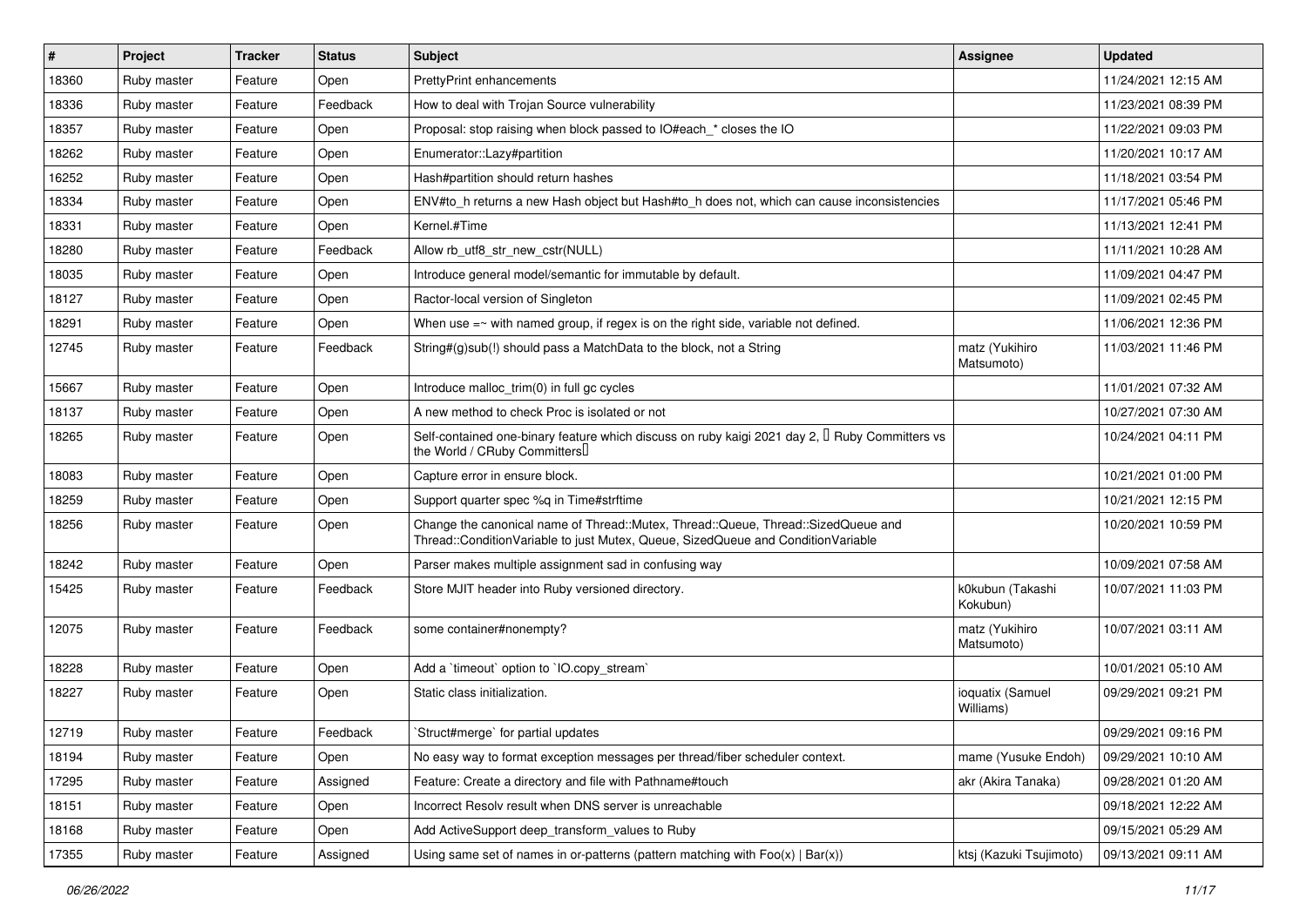| $\sharp$ | <b>Project</b> | <b>Tracker</b> | <b>Status</b> | <b>Subject</b>                                                                        | <b>Assignee</b>              | <b>Updated</b>      |
|----------|----------------|----------------|---------------|---------------------------------------------------------------------------------------|------------------------------|---------------------|
| 18162    | Ruby master    | Feature        | Open          | Shorthand method Proc#isolate to create isolated proc objects                         |                              | 09/13/2021 02:33 AM |
| 18146    | Ruby master    | Feature        | Open          | Add 'delete_prefix' and 'delete_suffix' to 'Pathname'                                 |                              | 09/03/2021 04:59 AM |
| 13683    | Ruby master    | Feature        | Feedback      | Add strict Enumerable#single                                                          |                              | 09/02/2021 05:52 PM |
| 18135    | Ruby master    | Feature        | Open          | Introduce Enumerable#detect_only                                                      |                              | 09/02/2021 05:44 PM |
| 17294    | Ruby master    | Feature        | Assigned      | Feature: Allow method chaining with Pathname#mkpath Pathname#rmtree                   | akr (Akira Tanaka)           | 08/30/2021 06:52 AM |
| 17296    | Ruby master    | Feature        | Assigned      | Feature: Pathname#chmod use FileUtils.chmod instead of File                           | akr (Akira Tanaka)           | 08/30/2021 06:51 AM |
| 17297    | Ruby master    | Feature        | Assigned      | Feature: Introduce Pathname.mktmpdir                                                  | akr (Akira Tanaka)           | 08/30/2021 06:51 AM |
| 16428    | Ruby master    | Feature        | Feedback      | Add Array#uniq?, Enumerable#uniq?                                                     |                              | 08/14/2021 06:12 AM |
| 18069    | Ruby master    | Feature        | Open          | instance_exec` is just ignored when the block is originally a method                  |                              | 08/10/2021 05:33 AM |
| 18070    | Ruby master    | Feature        | Open          | `attr` should be removed                                                              |                              | 08/09/2021 05:51 PM |
| 18063    | Ruby master    | Feature        | Open          | io_uring implementation                                                               |                              | 08/05/2021 10:02 AM |
| 18057    | Ruby master    | Feature        | Open          | Introduce Array#mean                                                                  |                              | 08/02/2021 02:16 PM |
| 18055    | Ruby master    | Feature        | Open          | Introduce                                                                             |                              | 07/30/2021 09:30 AM |
| 18042    | Ruby master    | Feature        | Feedback      | YARV code optimization                                                                |                              | 07/27/2021 09:11 PM |
| 13514    | Ruby master    | Feature        | Open          | [PATCH] thread_pthread.c (native_sleep): preserve old unblock function                |                              | 07/27/2021 11:41 AM |
| 13502    | Ruby master    | Feature        | Open          | remove unused Array#to_s implementation                                               |                              | 07/27/2021 11:41 AM |
| 12992    | Ruby master    | Feature        | Open          | ArgumentError if hostname is missing                                                  |                              | 07/27/2021 11:40 AM |
| 15305    | Ruby master    | Feature        | Open          | [PATCH] include/ruby/ruby.h (RB_ALLOCV*): remove GC guard                             | nobu (Nobuyoshi<br>Nakada)   | 07/27/2021 11:39 AM |
| 11373    | Ruby master    | Feature        | Open          | Add command line option to query valid values for --dump                              |                              | 07/27/2021 11:09 AM |
| 10755    | Ruby master    | Feature        | Open          | Use rb_define_alias instead of rb_define_method for rb_cHash                          |                              | 07/27/2021 11:09 AM |
| 10549    | Ruby master    | Feature        | Open          | Deprecate each_with_index and each_with_object in favor of with_index and with_object | matz (Yukihiro<br>Matsumoto) | 07/27/2021 11:09 AM |
| 10287    | Ruby master    | Feature        | Open          | rename COLON3 to COLON2_HEAD.                                                         | matz (Yukihiro<br>Matsumoto) | 07/27/2021 09:34 AM |
| 11431    | Ruby master    | Feature        | Open          | [PATCH] rb_parser_compile_*: remove volatile arg                                      |                              | 07/27/2021 07:27 AM |
| 10473    | Ruby master    | Feature        | Open          | Change Date#to_datetime to use local time                                             |                              | 07/23/2021 07:08 PM |
| 14274    | Ruby master    | Feature        | Open          | Merge Std-Lib Time Class into Core                                                    |                              | 07/19/2021 07:54 AM |
| 11500    | Ruby master    | Feature        | Open          | [RFC] rename Queue to UnboundedQueue                                                  |                              | 07/19/2021 07:48 AM |
| 14851    | Ruby master    | Feature        | Open          | [PATCH] thread_pthread.c: remove non-sleepy timer thread implementation               |                              | 07/19/2021 05:23 AM |
| 14901    | Ruby master    | Feature        | Assigned      | [PATCH] do not block SIGCHLD in normal Ruby Threads                                   | normalperson (Eric<br>Wong)  | 07/19/2021 05:23 AM |
| 17994    | Ruby master    | Feature        | Open          | Clarify `IO.read` behavior and add `File.read` method                                 |                              | 07/16/2021 03:04 AM |
| 17938    | Ruby master    | Feature        | Open          | Keyword alternative for boolean positional arguments                                  |                              | 07/15/2021 06:46 AM |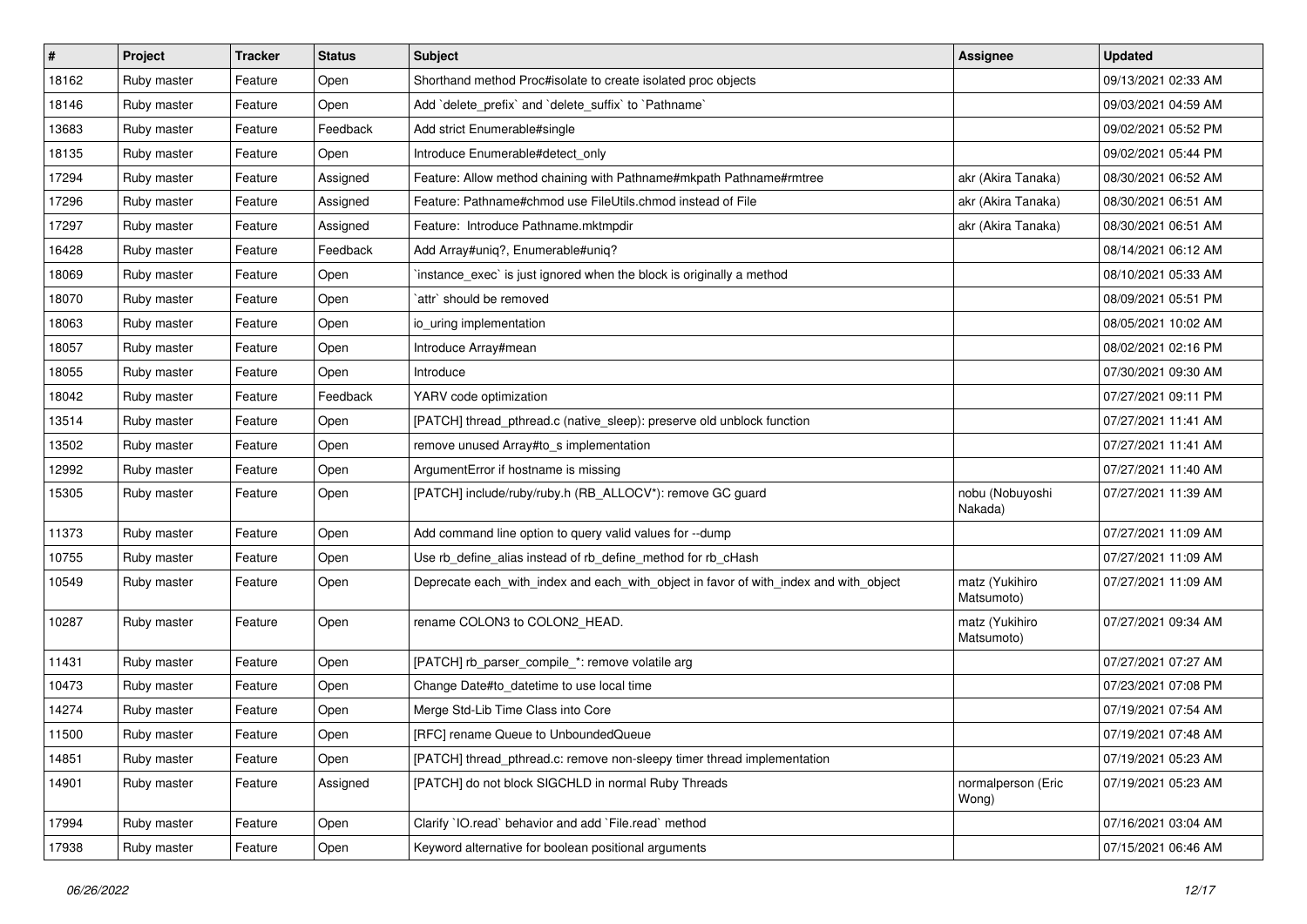| $\sharp$ | <b>Project</b> | <b>Tracker</b> | <b>Status</b> | Subject                                                                                 | Assignee                     | <b>Updated</b>      |
|----------|----------------|----------------|---------------|-----------------------------------------------------------------------------------------|------------------------------|---------------------|
| 17924    | Ruby master    | Feature        | Open          | Range#infinite?                                                                         |                              | 07/08/2021 11:58 PM |
| 13129    | Ruby master    | Feature        | Assigned      | Refinements cannot refine method_missing and respond_to_missing?                        | matz (Yukihiro<br>Matsumoto) | 07/03/2021 10:45 PM |
| 17833    | Ruby master    | Feature        | Open          | add IO.readinto(b) where b is a bytes like object that is you can get a memoryview from |                              | 06/30/2021 02:36 PM |
| 17992    | Ruby master    | Feature        | Feedback      | Upstreaming the htmlentities gem into CGI#.(un)escape_html                              |                              | 06/30/2021 02:26 PM |
| 18005    | Ruby master    | Feature        | Open          | Enable non-blocking 'binding.irb'.                                                      |                              | 06/24/2021 07:20 PM |
| 14378    | Ruby master    | Feature        | Open          | Increase Fixnum range on Windows from 31 bits to 63 bits                                |                              | 06/18/2021 07:31 PM |
| 14275    | Ruby master    | Feature        | Open          | GC not aggressive enough                                                                |                              | 06/17/2021 06:54 PM |
| 14570    | Ruby master    | Feature        | Open          | Make File.expand_path/real_path casing consistent on Windows                            |                              | 06/17/2021 04:22 PM |
| 16962    | Ruby master    | Feature        | Feedback      | Make IO.for_fd autoclose option default to false                                        |                              | 06/17/2021 06:54 AM |
| 17950    | Ruby master    | Feature        | Open          | Unable to pattern-match against a String key                                            |                              | 06/15/2021 11:42 AM |
| 17944    | Ruby master    | Feature        | Open          | Remove Socket.gethostbyaddr and Socket.gethostbyname                                    |                              | 06/10/2021 08:26 AM |
| 10320    | Ruby master    | Feature        | Open          | require into module                                                                     |                              | 06/10/2021 08:15 AM |
| 8460     | Ruby master    | Feature        | Assigned      | PATCH: optparse: add keep_unknown option                                                | nobu (Nobuyoshi<br>Nakada)   | 05/27/2021 10:07 PM |
| 17884    | Ruby master    | Feature        | Open          | locindex for profiling tools                                                            | ko1 (Koichi Sasada)          | 05/24/2021 04:17 PM |
| 17210    | Ruby master    | Feature        | Open          | More readable and useful `Set#inspect`                                                  | knu (Akinori MUSHA)          | 05/19/2021 10:12 PM |
| 17859    | Ruby master    | Feature        | Open          | Start IRB when running just `ruby`                                                      |                              | 05/14/2021 07:54 AM |
| 17856    | Ruby master    | Feature        | Open          | ary.member? is slower than ary.include?                                                 |                              | 05/11/2021 10:12 AM |
| 17844    | Ruby master    | Feature        | Open          | Support list of methods to test with respond_to?                                        |                              | 05/06/2021 07:00 PM |
| 17834    | Ruby master    | Feature        | Open          | Add a Bytes and BytesArray class that implement memoryview                              |                              | 05/06/2021 02:22 PM |
| 17851    | Ruby master    | Feature        | Open          | ruby extension for memoryview                                                           |                              | 05/05/2021 03:15 PM |
| 17825    | Ruby master    | Feature        | Open          | Uniformize Float::INFINITY and Date::infinity.new                                       |                              | 05/04/2021 01:43 AM |
| 17647    | Ruby master    | Feature        | Open          | Print register `r11` on 32-bit ARM Linux                                                |                              | 04/30/2021 11:22 AM |
| 17830    | Ruby master    | Feature        | Open          | Add Integer#previous and Integer#prev                                                   | matz (Yukihiro<br>Matsumoto) | 04/27/2021 11:35 PM |
| 17016    | Ruby master    | Feature        | Open          | Enumerable#accumulate                                                                   |                              | 04/27/2021 03:14 PM |
| 17790    | Ruby master    | Feature        | Open          | Have a way to clear a String without resetting its capacity                             |                              | 04/21/2021 11:27 PM |
| 12543    | Ruby master    | Feature        | Assigned      | explicit tail call syntax: foo() then return                                            | matz (Yukihiro<br>Matsumoto) | 04/18/2021 03:02 PM |
| 17808    | Ruby master    | Feature        | Open          | Feature Request: JS like splat of Object properties as named method parameters          |                              | 04/17/2021 11:43 PM |
| 17753    | Ruby master    | Feature        | Open          | Add Module#namespace                                                                    |                              | 04/17/2021 08:04 AM |
| 17749    | Ruby master    | Feature        | Open          | Const source location without name                                                      |                              | 04/17/2021 07:38 AM |
| 17797    | Ruby master    | Feature        | Open          | MIPS support for addr2line.c                                                            |                              | 04/13/2021 03:49 AM |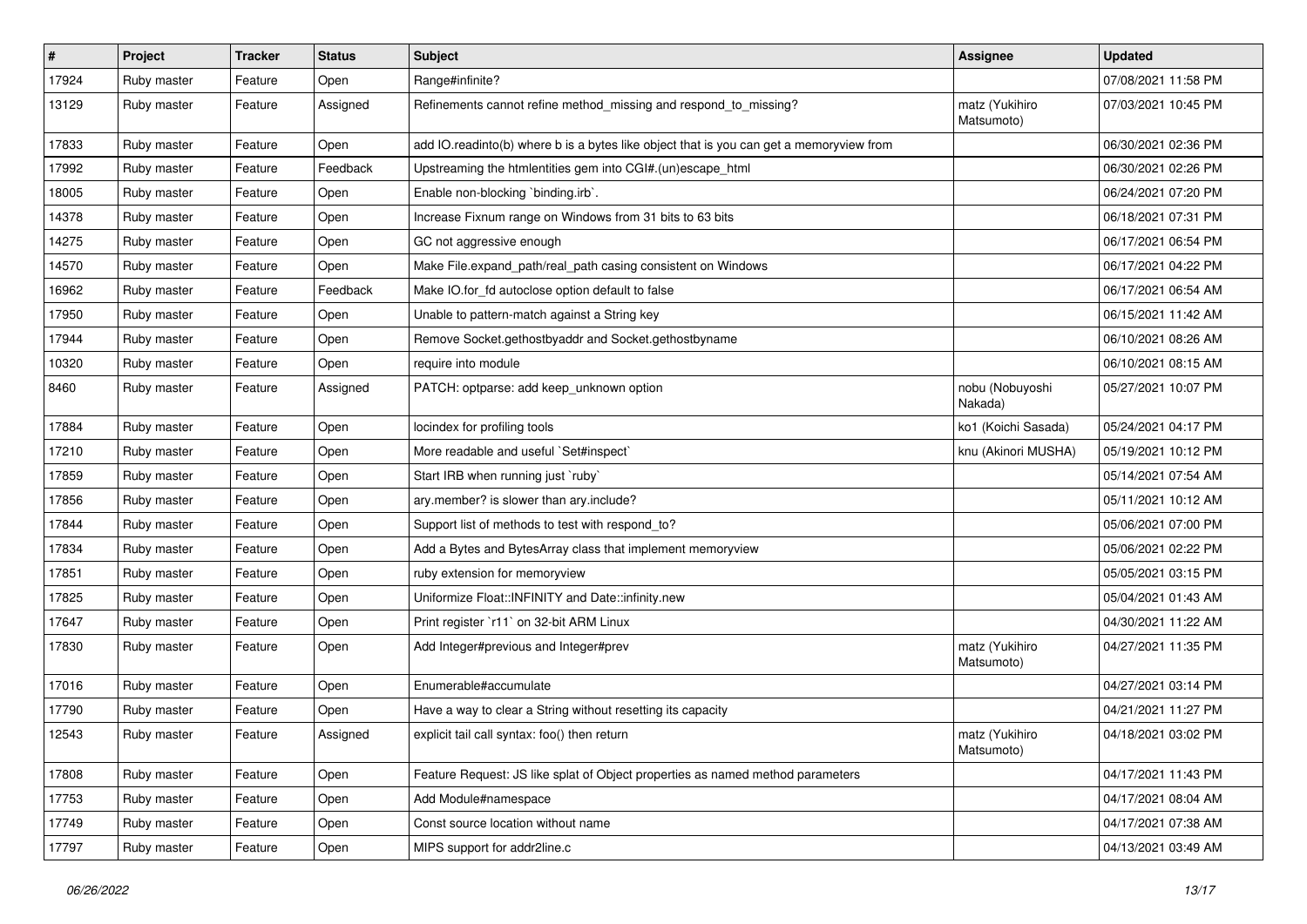| $\sharp$ | Project     | <b>Tracker</b> | <b>Status</b> | Subject                                                                           | <b>Assignee</b>              | <b>Updated</b>      |
|----------|-------------|----------------|---------------|-----------------------------------------------------------------------------------|------------------------------|---------------------|
| 17786    | Ruby master | Feature        | Open          | Proposal: new "ends" keyword                                                      |                              | 04/11/2021 01:40 AM |
| 16816    | Ruby master | Feature        | Open          | Prematurely terminated Enumerator should stay terminated                          |                              | 04/09/2021 09:24 PM |
| 12133    | Ruby master | Feature        | Feedback      | Ability to exclude start when defining a range                                    |                              | 04/07/2021 06:49 AM |
| 17773    | Ruby master | Feature        | Open          | Alias `Numeric#zero?` and `Float#zero?` as `Numeric#empty?` and `Float#empty?`    |                              | 04/02/2021 03:39 PM |
| 17771    | Ruby master | Feature        | Open          | String#start_with? should not construct MatchData or set \$~                      |                              | 04/02/2021 02:49 PM |
| 17758    | Ruby master | Feature        | Open          | Provide Hash#count for performance improvement                                    |                              | 03/28/2021 06:39 PM |
| 17743    | Ruby master | Feature        | Open          | Show argument types in backtrace                                                  |                              | 03/25/2021 06:39 PM |
| 17682    | Ruby master | Feature        | Open          | String#casecmp performance improvement                                            |                              | 03/24/2021 02:29 PM |
| 17718    | Ruby master | Feature        | Open          | a method paramaters object that can be pattern matched against                    |                              | 03/24/2021 01:29 PM |
| 17685    | Ruby master | Feature        | Feedback      | Marshal format for out of band buffer objects                                     |                              | 03/24/2021 07:39 AM |
| 17741    | Ruby master | Feature        | Open          | Ruby links to `objc` for convenience - this should be moved into a native ext     |                              | 03/23/2021 01:24 AM |
| 15752    | Ruby master | Feature        | Feedback      | A dedicated module for experimental features                                      |                              | 03/17/2021 04:38 AM |
| 13820    | Ruby master | Feature        | Open          | Add a nil coalescing operator                                                     |                              | 03/16/2021 03:34 PM |
| 17638    | Ruby master | Feature        | Assigned      | Support backtracing with the libbacktrace library                                 | naruse (Yui NARUSE)          | 03/05/2021 03:40 PM |
| 17663    | Ruby master | Feature        | Open          | Enumerator#with, an alternative to Enumerator#with_object                         |                              | 03/02/2021 05:48 PM |
| 17660    | Ruby master | Feature        | Open          | Expose information about which basic methods have been redefined                  |                              | 03/02/2021 03:31 PM |
| 16113    | Ruby master | Feature        | Open          | Partial application                                                               |                              | 03/02/2021 02:00 PM |
| 17184    | Ruby master | Feature        | Open          | No stdlib function to perform simple string replacement                           | matz (Yukihiro<br>Matsumoto) | 02/23/2021 09:27 PM |
| 13303    | Ruby master | Feature        | Feedback      | String#any? as !String#empty?                                                     | matz (Yukihiro<br>Matsumoto) | 02/23/2021 05:14 PM |
| 16990    | Ruby master | Feature        | Open          | Sets: operators compatibility with Array                                          |                              | 02/22/2021 11:37 PM |
| 17627    | Ruby master | Feature        | Open          | Suggestion: Implement `freeze_values` instance method on collection-like classes. |                              | 02/16/2021 07:58 PM |
| 17593    | Ruby master | Feature        | Assigned      | load_iseq_eval should override the ISeq path                                      | ko1 (Koichi Sasada)          | 02/16/2021 08:27 AM |
| 7394     | Ruby master | Feature        | Assigned      | Enumerable#find ifnone parameter could be non-callable                            | nobu (Nobuyoshi<br>Nakada)   | 02/10/2021 09:32 AM |
| 17140    | Ruby master | Feature        | Open          | Merge Enumerable#grep(_v) with Enumerable#select/reject                           |                              | 02/10/2021 07:56 AM |
| 17520    | Ruby master | Feature        | Feedback      | Allow symbols starting with number, e.g. : 2_weeks                                |                              | 02/09/2021 10:36 PM |
| 17616    | Ruby master | Feature        | Open          | Support backtracing on Linux with non-GNU-libc + libunwind                        |                              | 02/09/2021 01:12 PM |
| 17611    | Ruby master | Feature        | Open          | Expose `rb_execarg` interfaces and `rb_grantpt`                                   |                              | 02/07/2021 01:52 AM |
| 17598    | Ruby master | Feature        | Feedback      | $0000000000000010$                                                                |                              | 02/03/2021 01:13 AM |
| 17278    | Ruby master | Feature        | Feedback      | On-demand sharing of constants for Ractor                                         |                              | 02/01/2021 04:24 PM |
| 12607    | Ruby master | Feature        | Feedback      | Ruby needs an atomic integer                                                      | ko1 (Koichi Sasada)          | 01/29/2021 12:28 PM |
| 17566    | Ruby master | Feature        | Open          | Tune thread QoS / efficiency on macOS                                             |                              | 01/29/2021 09:16 AM |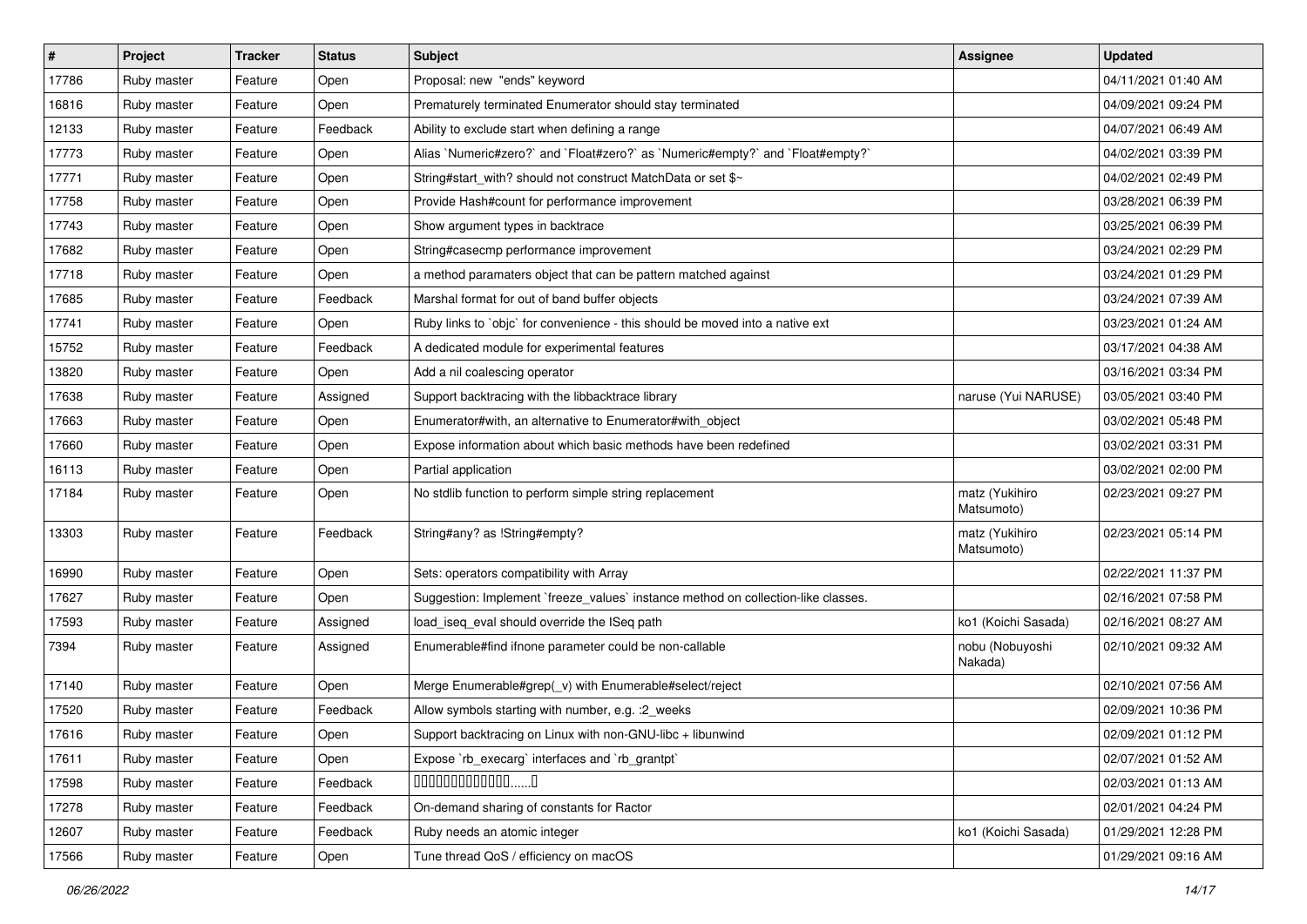| $\sharp$ | Project     | <b>Tracker</b> | <b>Status</b> | Subject                                                                                                                                                   | Assignee                     | <b>Updated</b>      |
|----------|-------------|----------------|---------------|-----------------------------------------------------------------------------------------------------------------------------------------------------------|------------------------------|---------------------|
| 11539    | Ruby master | Feature        | Open          | Support explicit declaration of volatile instance variables                                                                                               |                              | 01/26/2021 03:30 PM |
| 17579    | Ruby master | Feature        | Open          | [Proposal] A suggestion for newline-separated shorthand notation, for the creation of Arrays<br>containing strings that may contain '' (space) characters |                              | 01/25/2021 04:33 PM |
| 17330    | Ruby master | Feature        | Open          | Object#non                                                                                                                                                |                              | 01/25/2021 03:54 PM |
| 17576    | Ruby master | Feature        | Open          | Partial Functions (procs, lambdas)                                                                                                                        |                              | 01/24/2021 07:58 PM |
| 13750    | Ruby master | Feature        | Open          | Improve String#casecmp? and Symbol#casecmp? performance with ASCII string                                                                                 |                              | 01/24/2021 07:12 AM |
| 17562    | Ruby master | Feature        | Open          | Update - E option in --help                                                                                                                               |                              | 01/19/2021 05:38 PM |
| 14430    | Ruby master | Feature        | Open          | net/http: use Socket.tcp with connect_timeout, instead of TCPSocket.open wrapped in<br>Timeout.timeout                                                    |                              | 01/19/2021 10:01 AM |
| 17550    | Ruby master | Feature        | Open          | Why no function to get all subdirectories of a directory?                                                                                                 |                              | 01/18/2021 08:57 AM |
| 11882    | Ruby master | Feature        | Open          | Map or NamedMap                                                                                                                                           | matz (Yukihiro<br>Matsumoto) | 01/17/2021 01:31 PM |
| 17528    | Ruby master | Feature        | Open          | Make Addrinfo.getaddrinfo fall back to Timeout.timeout for :resolv_timeout                                                                                |                              | 01/13/2021 08:50 PM |
| 17496    | Ruby master | Feature        | Open          | Add constant Math::TAU                                                                                                                                    |                              | 01/13/2021 05:47 AM |
| 17097    | Ruby master | Feature        | Open          | `map_min`, `map_max`                                                                                                                                      |                              | 01/13/2021 01:24 AM |
| 17357    | Ruby master | Feature        | Open          | Queue#pop`should have a block form for closed queues                                                                                                      |                              | 01/12/2021 07:32 AM |
| 17291    | Ruby master | Feature        | Assigned      | Optimize __send__ call                                                                                                                                    | matz (Yukihiro<br>Matsumoto) | 01/12/2021 05:47 AM |
| 17474    | Ruby master | Feature        | Open          | Interpreting constants at compile time                                                                                                                    |                              | 01/07/2021 04:40 PM |
| 15225    | Ruby master | Feature        | Open          | OpenStruct: Recursively converting child Hash objects to OpenStruct objects.                                                                              |                              | 01/03/2021 02:30 AM |
| 17471    | Ruby master | Feature        | Open          | send_if method for improved conditional chaining                                                                                                          |                              | 12/29/2020 03:23 PM |
| 16291    | Ruby master | Feature        | Open          | Introduce support for resize in rb_ary_freeze and prefer internal use of rb_ary_freeze and<br>rb_str_freeze for String and Array types                    | nobu (Nobuyoshi<br>Nakada)   | 12/25/2020 02:43 AM |
| 17393    | Ruby master | Feature        | Open          | `Ractor::Moved#inspect`                                                                                                                                   | ko1 (Koichi Sasada)          | 12/21/2020 05:47 PM |
| 17414    | Ruby master | Feature        | Open          | Ractor should allow access to shareable attributes for Modules/Classes                                                                                    | ko1 (Koichi Sasada)          | 12/21/2020 03:56 PM |
| 17416    | Ruby master | Feature        | Open          | Improve performance Kernel#itself                                                                                                                         |                              | 12/21/2020 01:14 PM |
| 8948     | Ruby master | Feature        | Assigned      | Frozen regex                                                                                                                                              | matz (Yukihiro<br>Matsumoto) | 12/20/2020 07:15 PM |
| 17406    | Ruby master | Feature        | Open          | Add `NoMatchingPatternError#depth`                                                                                                                        |                              | 12/19/2020 03:18 PM |
| 17404    | Ruby master | Feature        | Open          | Ractor `move:` API to allow shareability check                                                                                                            | ko1 (Koichi Sasada)          | 12/18/2020 09:17 PM |
| 17099    | Ruby master | Feature        | Open          | Remove boolean argument and warning from Module#attr                                                                                                      |                              | 12/18/2020 04:15 AM |
| 17342    | Ruby master | Feature        | Feedback      | Hash#fetch set                                                                                                                                            |                              | 12/17/2020 05:28 AM |
| 17333    | Ruby master | Feature        | Open          | Enumerable#many?                                                                                                                                          |                              | 12/11/2020 03:38 AM |
| 6810     | Ruby master | Feature        | Assigned      | module A::B; end` is not equivalent to `module A; module B; end; end` with respect to constant<br>lookup (scope)                                          | matz (Yukihiro<br>Matsumoto) | 12/10/2020 09:22 AM |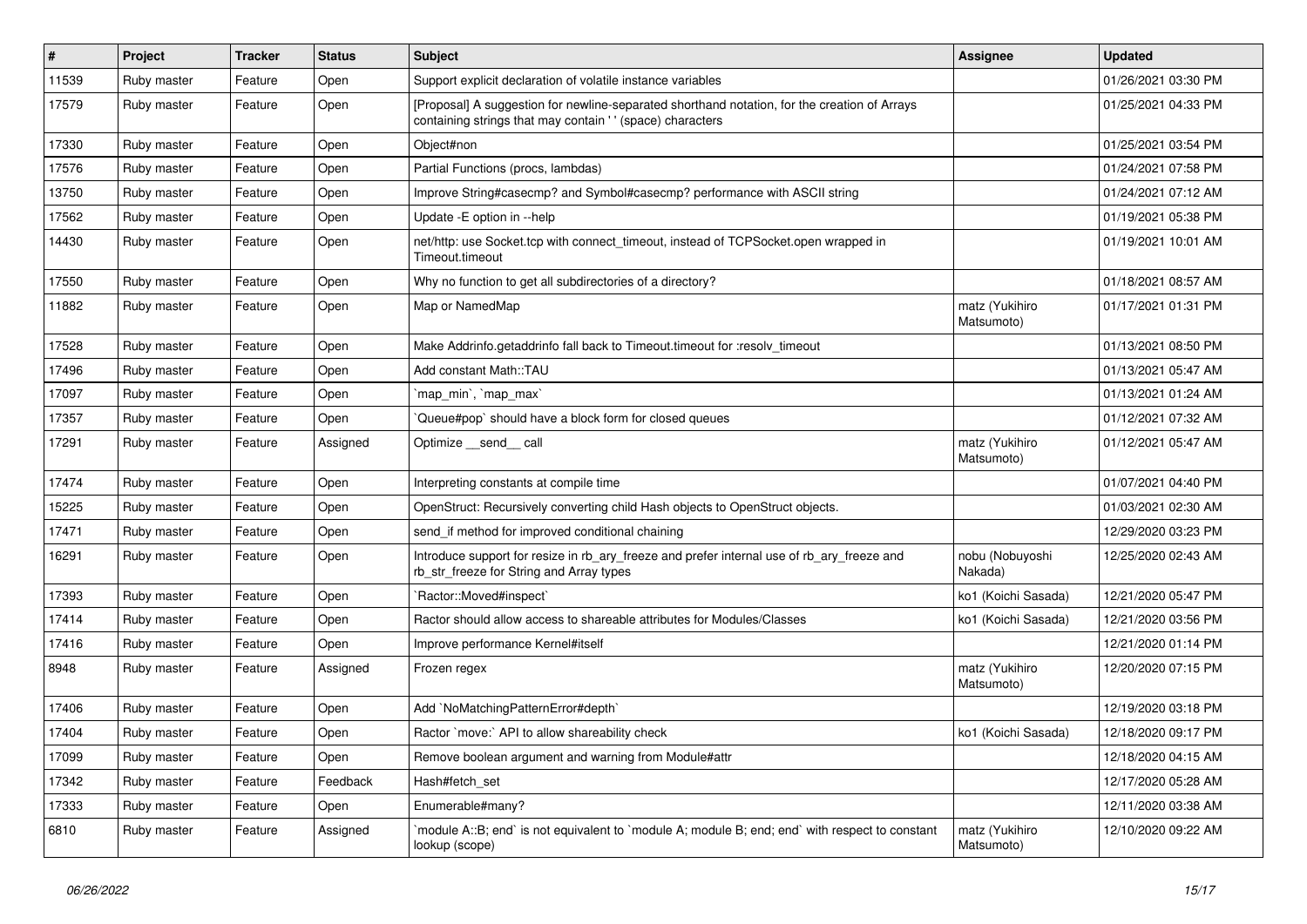| $\#$  | Project     | <b>Tracker</b> | <b>Status</b> | <b>Subject</b>                                                                                                                   | <b>Assignee</b>              | <b>Updated</b>      |
|-------|-------------|----------------|---------------|----------------------------------------------------------------------------------------------------------------------------------|------------------------------|---------------------|
| 10238 | Ruby master | Feature        | Open          | todo: remove dependency on malloc_usable_size                                                                                    | ko1 (Koichi Sasada)          | 12/10/2020 09:20 AM |
| 16937 | Ruby master | Feature        | Assigned      | Add DNS over HTTP to Resolv                                                                                                      | akr (Akira Tanaka)           | 12/10/2020 09:15 AM |
| 9713  | Ruby master | Feature        | Feedback      | FILE return unexpected encoding - breaks Dir.glob                                                                                | cruby-windows                | 12/10/2020 09:13 AM |
| 16461 | Ruby master | Feature        | Assigned      | Proc#using                                                                                                                       | matz (Yukihiro<br>Matsumoto) | 12/10/2020 09:10 AM |
| 17134 | Ruby master | Feature        | Open          | Add resolv timeout to TCPSocket                                                                                                  |                              | 12/10/2020 09:09 AM |
| 6869  | Ruby master | Feature        | Open          | Do not treat `_` parameter exceptionally                                                                                         | matz (Yukihiro<br>Matsumoto) | 12/10/2020 08:58 AM |
| 7511  | Ruby master | Feature        | Feedback      | short-circuiting logical implication operator                                                                                    | matz (Yukihiro<br>Matsumoto) | 12/10/2020 08:55 AM |
| 5522  | Ruby master | Feature        | Feedback      | Numeric#finite? <sup>[]</sup> Numeric#infinite? <sup>[]</sup> Numeric#nan? <sup>[10]</sup>                                       | mrkn (Kenta Murata)          | 12/10/2020 08:54 AM |
| 14492 | Ruby master | Feature        | Open          | iseq loading + caching should be in core                                                                                         | ko1 (Koichi Sasada)          | 12/10/2020 08:53 AM |
| 13847 | Ruby master | Feature        | Assigned      | Gem activated problem for default gems                                                                                           |                              | 12/10/2020 08:53 AM |
| 10489 | Ruby master | Feature        | Open          | Add inherit method for clearer and multiple inheritance                                                                          | matz (Yukihiro<br>Matsumoto) | 12/10/2020 08:53 AM |
| 10318 | Ruby master | Feature        | Open          | [PATCH 0/n] Let underscore be positionally matched arg to omit binding obvious variable.                                         |                              | 12/10/2020 08:53 AM |
| 9076  | Ruby master | Feature        | Feedback      | New one-argument block syntax: &.                                                                                                |                              | 12/10/2020 08:53 AM |
| 8807  | Ruby master | Feature        | Open          | Custom literals                                                                                                                  |                              | 12/10/2020 08:53 AM |
| 8270  | Ruby master | Feature        | Open          | Ruby should build without thread support (aka minix)                                                                             | nobu (Nobuyoshi<br>Nakada)   | 12/10/2020 08:53 AM |
| 8229  | Ruby master | Feature        | Open          | extend Hash.include?                                                                                                             | matz (Yukihiro<br>Matsumoto) | 12/10/2020 08:53 AM |
| 7748  | Ruby master | Feature        | Open          | Contextual send                                                                                                                  | matz (Yukihiro<br>Matsumoto) | 12/10/2020 08:53 AM |
| 6841  | Ruby master | Feature        | Assigned      | Shorthand for Assigning Return Value of Method to Self                                                                           | matz (Yukihiro<br>Matsumoto) | 12/10/2020 08:53 AM |
| 6806  | Ruby master | Feature        | Feedback      | Support functional programming: forbid instance/class variables for ModuleName::method_name.<br>allow for ModuleName.method name | matz (Yukihiro<br>Matsumoto) | 12/10/2020 08:53 AM |
| 6594  | Ruby master | Feature        | Assigned      | <b>Integrated Functor</b>                                                                                                        | matz (Yukihiro<br>Matsumoto) | 12/10/2020 08:53 AM |
| 6452  | Ruby master | Feature        | Assigned      | Allow extend to override class methods                                                                                           | matz (Yukihiro<br>Matsumoto) | 12/10/2020 08:53 AM |
| 5825  | Ruby master | Feature        | Assigned      | Sweet instance var assignment in the object initializer                                                                          | matz (Yukihiro<br>Matsumoto) | 12/10/2020 08:53 AM |
| 10042 | Ruby master | Feature        | Feedback      | Deprecate postfix rescue syntax for removal in 3.0                                                                               | matz (Yukihiro<br>Matsumoto) | 12/10/2020 08:53 AM |
| 8164  | Ruby master | Feature        | Assigned      | Public/Private                                                                                                                   | matz (Yukihiro<br>Matsumoto) | 12/10/2020 08:50 AM |